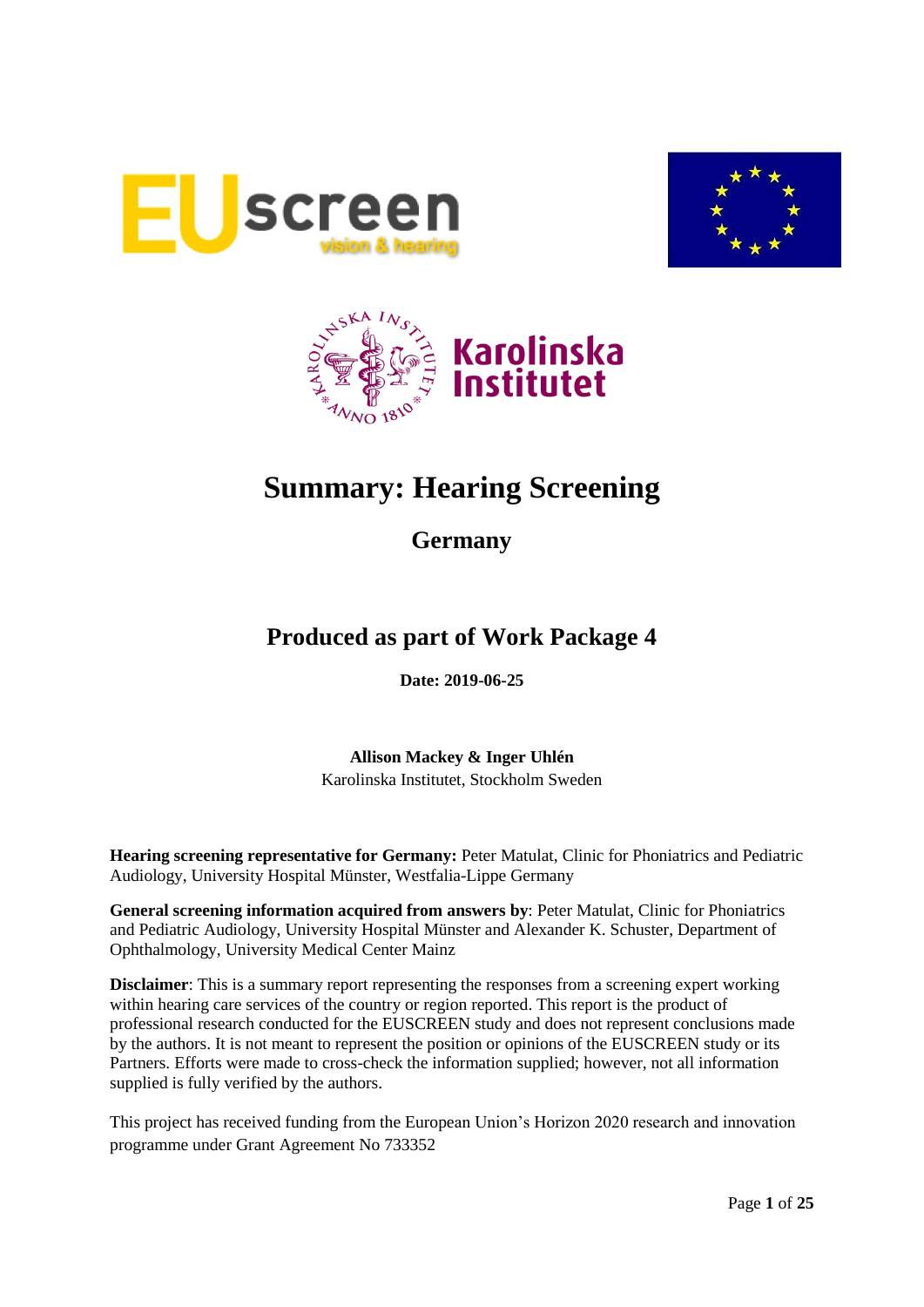

## **Table of Contents**

| 1.   |  |
|------|--|
| 2.   |  |
| 3.   |  |
| 3.1. |  |
| 3.2. |  |
| 3.3. |  |
| 4.   |  |
| 5.   |  |
| 5.1. |  |
| 5.2. |  |
| 5.3. |  |
| 5.4. |  |
| 6.   |  |
| 6.1. |  |
| 6.2. |  |
| 6.3. |  |
| 7.   |  |
| 7.1. |  |
| 7.2. |  |
| 7.3. |  |
| 8.   |  |
| 8.1. |  |
| 8.2. |  |
| 8.3. |  |
| 8.4. |  |
| 8.5. |  |
| 8.6. |  |
| 9.   |  |
| 9.1. |  |
| 9.2. |  |
| 9.3. |  |
| 9.4. |  |
| 9.5. |  |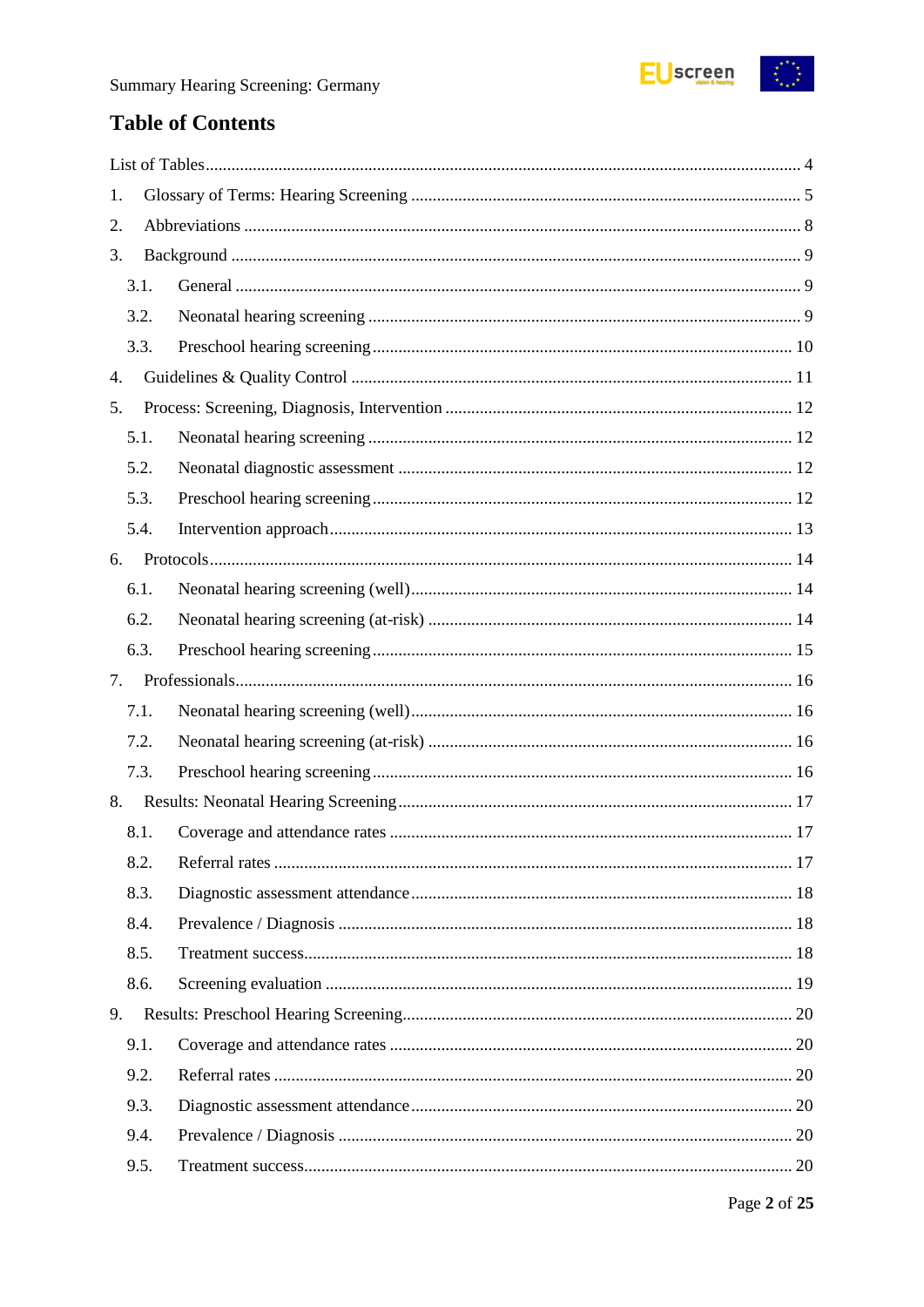

| 9.6.  |  |
|-------|--|
| 10.   |  |
| 10.1. |  |
| 10.2. |  |
| 10.3. |  |
| 10.4. |  |
| 10.5. |  |
| 10.6. |  |
| 11.   |  |
| 11.1. |  |
| 11.2. |  |
| 11.3. |  |
| 12.   |  |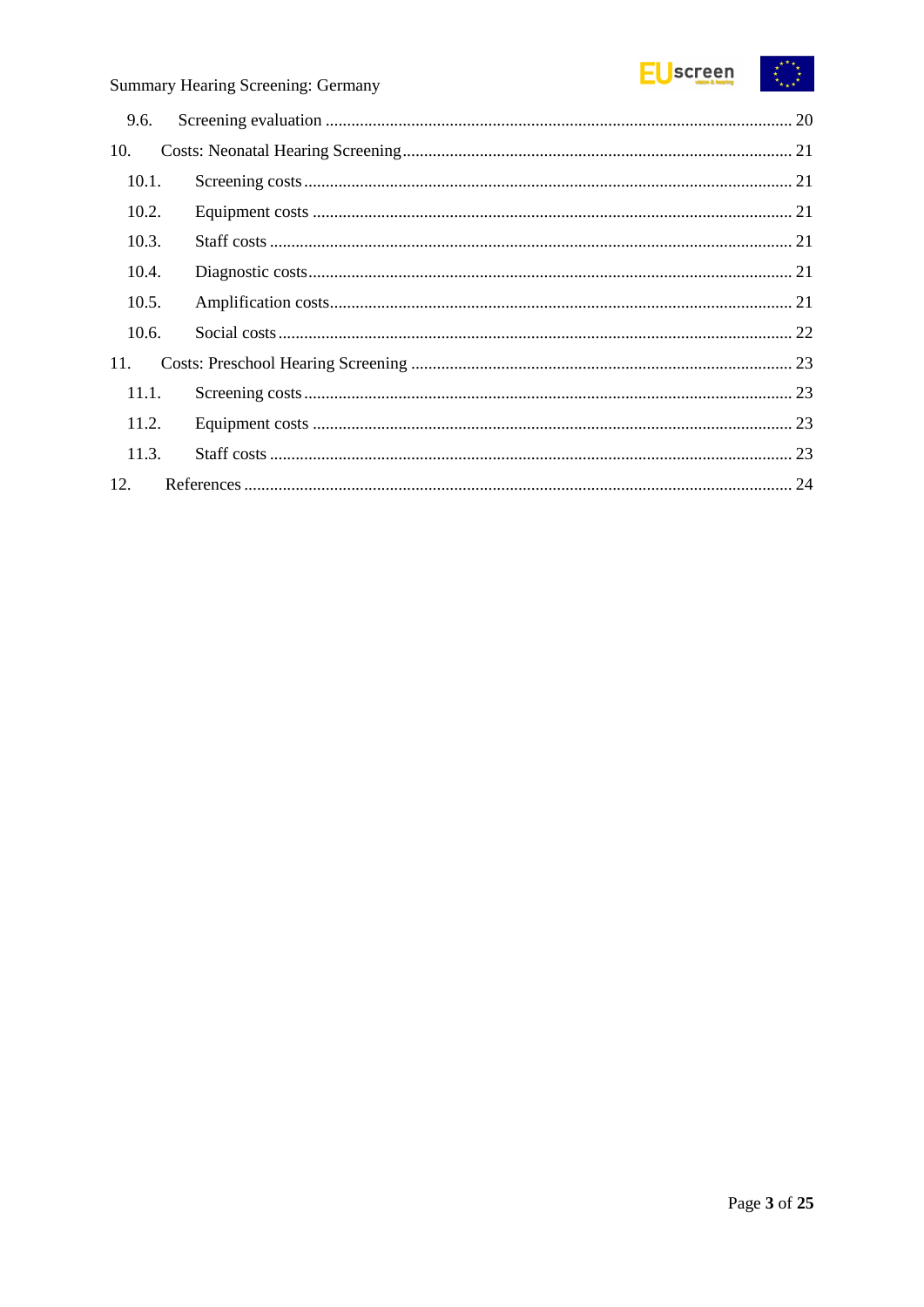

## <span id="page-3-0"></span>**List of Tables**

| Table 4: Referral rates for neonatal hearing screening (all babies) in Germany in 2012 (Nennstiel- |  |
|----------------------------------------------------------------------------------------------------|--|
|                                                                                                    |  |
| Table 5: Prevalence (per 1000) of permanent hearing loss among children $>$ 3 months of age        |  |
|                                                                                                    |  |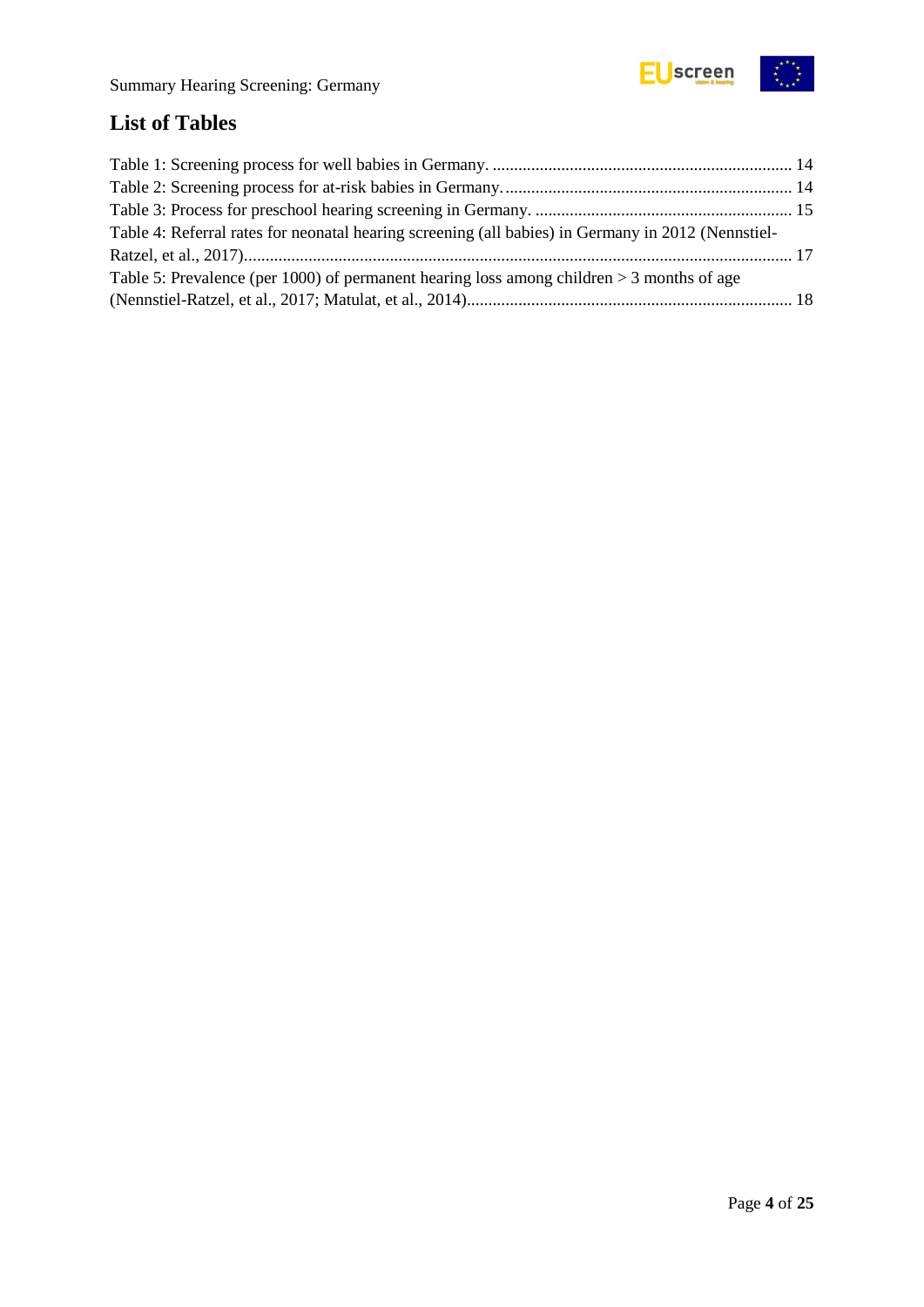

 $\begin{pmatrix} x^{\alpha} & x^{\alpha} \\ x^{\alpha} & x^{\alpha} \end{pmatrix}$ 

## <span id="page-4-0"></span>**1. Glossary of Terms: Hearing Screening**

| <b>Abnormal test result</b>                     | A test result where a normal "pass" response could not be detected under<br>good conditions. The result on screening equipment may indicate "no<br>response," "fail," or "refer."                                                                                                                                                                                                                                                                                                                                                                                                                                                                                                                                                                                |  |  |  |
|-------------------------------------------------|------------------------------------------------------------------------------------------------------------------------------------------------------------------------------------------------------------------------------------------------------------------------------------------------------------------------------------------------------------------------------------------------------------------------------------------------------------------------------------------------------------------------------------------------------------------------------------------------------------------------------------------------------------------------------------------------------------------------------------------------------------------|--|--|--|
| <b>Attendance rate</b>                          | The proportion of all those invited for screening that are tested and receive<br>a result,<br>Invited for screening includes all those that are offered the<br>screening test.<br>Tested and receive a result could be a "pass" or "fail".<br>Attendance rate provides information on the willingness of families to<br>participate in screening.                                                                                                                                                                                                                                                                                                                                                                                                                |  |  |  |
| <b>Attendance rate in</b><br>first year of life | See definition of Attendance rate.<br>The calculation cut-off is after one year of life.                                                                                                                                                                                                                                                                                                                                                                                                                                                                                                                                                                                                                                                                         |  |  |  |
| <b>Compliance with</b>                          | The percentage of those who are referred from screening to a diagnostic<br>assessment that actually attend the first diagnostic assessment.                                                                                                                                                                                                                                                                                                                                                                                                                                                                                                                                                                                                                      |  |  |  |
| referral (percentage)                           | Percentage of compliance provides information on the willingness of<br>families to attend the diagnostic assessment after referral from screening.                                                                                                                                                                                                                                                                                                                                                                                                                                                                                                                                                                                                               |  |  |  |
| <b>Coverage</b>                                 | The proportion of those eligible for screening that are tested and receive a<br>result within a specific time.<br>Eligible for screening includes those within the population that are<br>covered under the screening or health care program.<br>Tested and receive a result could be a "pass" or "refer to<br>diagnostic assessment".<br>Specific time can be defined, such as 1 month after birth, 3 months<br>after birth, etc.<br>Coverage provides information on the overall effectiveness and timeliness<br>of a complete screening programme.<br>Factors such as being offered screening, willingness to participate, missed<br>screening, ability to complete the screen, and ability to document the<br>screening results will influence the coverage. |  |  |  |
| Coverage in first<br>year of life               | See definition of Coverage.<br>The specific time is pre-defined as within the first year of life.<br>In other words, the coverage is the proportion of those eligible for<br>screening that complete the screening sequence to a final result within the<br>first year of life.                                                                                                                                                                                                                                                                                                                                                                                                                                                                                  |  |  |  |
| <b>False negatives</b>                          | The percentage of infants/children with a hearing loss (defined by the<br>target condition) that receive a result of "pass" during screening.                                                                                                                                                                                                                                                                                                                                                                                                                                                                                                                                                                                                                    |  |  |  |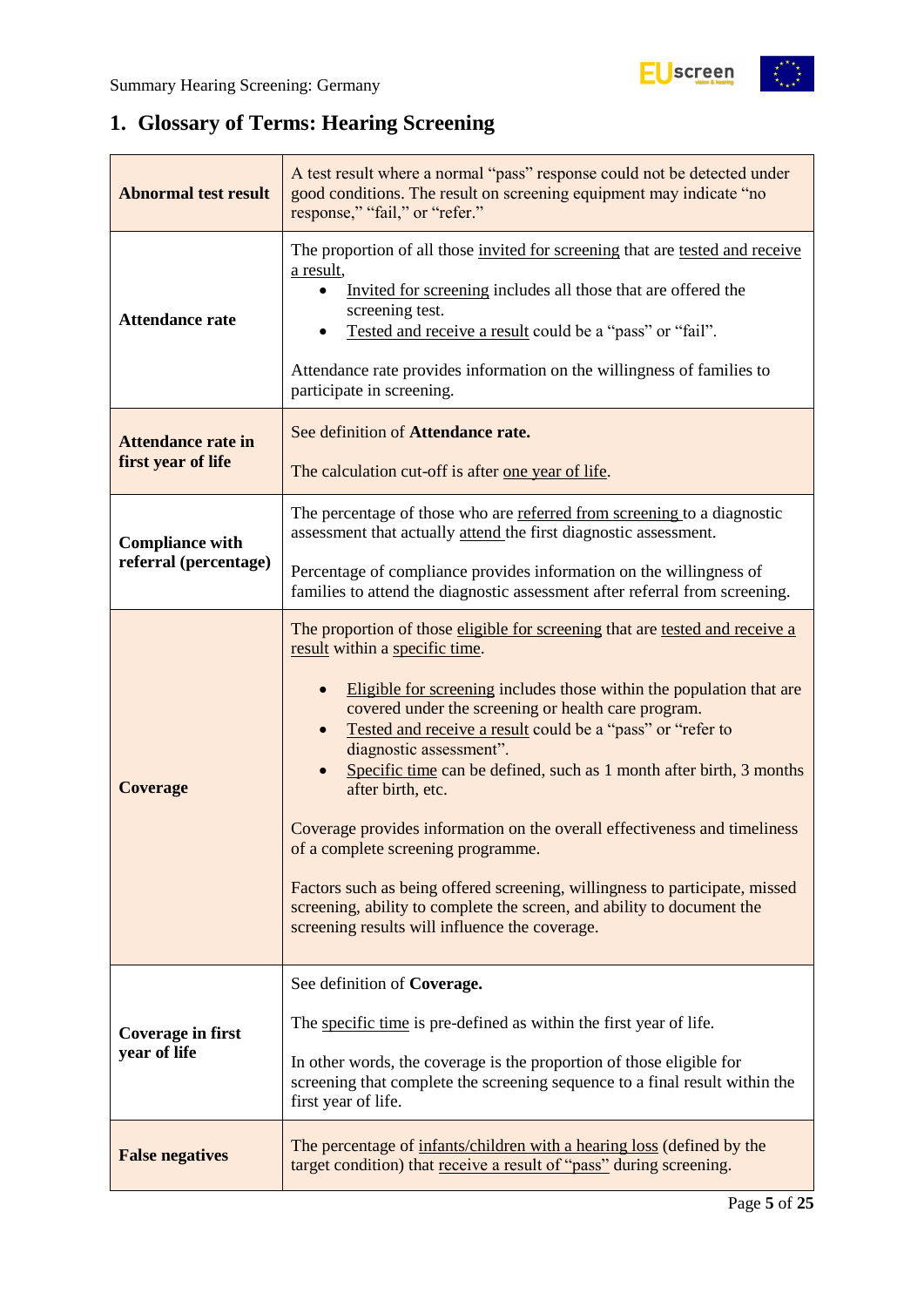

|                                             | Example: If 100 infants with hearing loss are screened, and 1 infant passes<br>the screening, the percentage of false negatives is 1%.                                                                        |  |  |  |
|---------------------------------------------|---------------------------------------------------------------------------------------------------------------------------------------------------------------------------------------------------------------|--|--|--|
|                                             | The percentage of infants/children with normal hearing that receive a<br>result of "fail" from the final screening test.                                                                                      |  |  |  |
| <b>False positives</b>                      | Example: If 100 infants with normal hearing are screened, and 3 infants<br>fail the screening and are referred for diagnostic assessment, the<br>percentage of false positives is 3%.                         |  |  |  |
| <b>Guidelines</b>                           | Recommendations or instructions provided by an authoritative body on the<br>practice of screening in the country or region.                                                                                   |  |  |  |
| <b>Hearing screening</b><br>professional    | A person qualified to perform hearing screening, according to the practice<br>in your country or region.                                                                                                      |  |  |  |
| <b>Inconclusive test</b><br>result          | A test result where a normal "pass" response could not be detected due to<br>poor test conditions.                                                                                                            |  |  |  |
| <b>Invited for screening</b>                | Offered screening.                                                                                                                                                                                            |  |  |  |
| <b>Outcome of hearing</b><br>screening      | An indication of the effectiveness or performance of screening, such as a<br>measurement of coverage rate, referral rate, number of infants detected,<br>etc.                                                 |  |  |  |
| <b>Permanent hearing</b>                    | A hearing impairment that is not due to a temporary or transient condition<br>such as middle ear fluid.                                                                                                       |  |  |  |
| loss                                        | Permanent hearing loss can be either sensorineural or permanent<br>conductive.                                                                                                                                |  |  |  |
| <b>Positive predictive</b>                  | The percentage of infants/children referred from screening who have a<br>confirmed hearing loss, as described by your protocol or guideline and<br>indicated in the <b>Target Condition</b> (see definition). |  |  |  |
| value                                       | For example, if 100 babies are referred from screening for diagnostic<br>assessment and 90 have normal hearing while 10 have a confirmed hearing<br>loss, the positive predictive value would be 10%.         |  |  |  |
| <b>Preschool or</b><br>(pre)school children | All children between 3-6 years of age.                                                                                                                                                                        |  |  |  |
| <b>Preschool or</b>                         | Screening that takes place during the time children are between 3-6 years<br>of age.                                                                                                                          |  |  |  |
| (pre)school screening                       | This refers to <i>any</i> hearing screening during this age. The location of the<br>screening is irrelevant to the definition.                                                                                |  |  |  |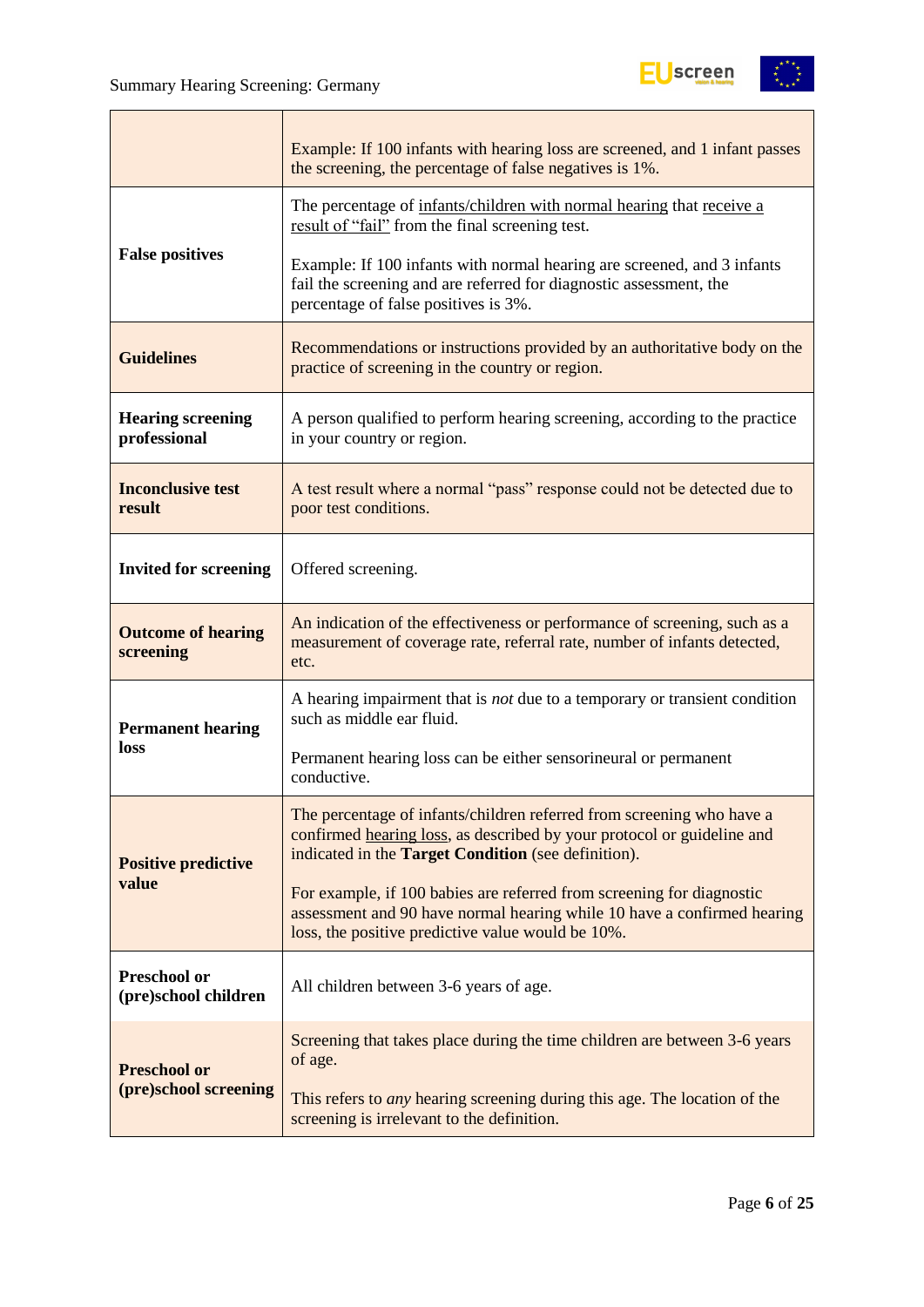

| <b>Prevalence</b>           | The number or percentage of individuals with a specific disease or<br>condition. Prevalence can either be expressed as a percentage, proportion,<br>or as the value per 1000 individuals within the same demographic.                                                                                                                                                                                                                       |  |  |  |
|-----------------------------|---------------------------------------------------------------------------------------------------------------------------------------------------------------------------------------------------------------------------------------------------------------------------------------------------------------------------------------------------------------------------------------------------------------------------------------------|--|--|--|
| <b>Programme</b>            | An organized system for screening, which could be based nationally,<br>regionally or locally.                                                                                                                                                                                                                                                                                                                                               |  |  |  |
| <b>Protocol</b>             | Documented procedure or sequence for screening, which could include<br>which tests are performed, when tests are performed, procedures for<br>passing and referring, and so forth.                                                                                                                                                                                                                                                          |  |  |  |
| <b>Quality assurance</b>    | A method for checking and ensuring that screening is functioning<br>adequately and meeting set goals and benchmarks.                                                                                                                                                                                                                                                                                                                        |  |  |  |
| Referral criteria           | A pre-determined cut-off boundary for when an infant/child should be re-<br>tested or seen for a diagnostic assessment.                                                                                                                                                                                                                                                                                                                     |  |  |  |
|                             | For example, referral criteria may be "no response" at 35 dB nHL.                                                                                                                                                                                                                                                                                                                                                                           |  |  |  |
| <b>Risk babies / Babies</b> | All infants that are considered to be at-risk or have risk-factors for hearing<br>loss according to the screening programme.                                                                                                                                                                                                                                                                                                                |  |  |  |
| at-risk                     | Two common risk factors are admission to the neonatal-intensive care unit<br>(NICU) or born prematurely. However, other risk factors for hearing loss<br>may also be indicated in the screening programme.                                                                                                                                                                                                                                  |  |  |  |
|                             | The percentage of infants/children with hearing loss that are identified via<br>the screening program.                                                                                                                                                                                                                                                                                                                                      |  |  |  |
| <b>Sensitivity</b>          | For example, if 100 babies with hearing loss are tested, and 98 of these<br>babies are referred for diagnostic assessment while 2 pass the screening,<br>the sensitivity is 98%.                                                                                                                                                                                                                                                            |  |  |  |
|                             | The percentage of infants/children with normal hearing that pass the<br>screening.                                                                                                                                                                                                                                                                                                                                                          |  |  |  |
| <b>Specificity</b>          | For example, if 100 babies with normal hearing are tested, and 10 of these<br>babies are referred for diagnostic assessment and 90 pass the screening, the<br>specificity is 90%.                                                                                                                                                                                                                                                           |  |  |  |
| <b>Target condition</b>     | The hearing loss condition you are aiming to detect via your screening<br>programme. This includes:<br>The laterality of the condition, whether the program aims to detect<br>$\bullet$<br>both unilateral and bilateral hearing loss or just bilateral hearing<br>loss.<br>The severity of the condition, whether the program aims to detect<br>$\bullet$<br>hearing $loss \ge 30$ dB HL, $\ge 35$ dB HL, $\ge 40$ dB HL or $\ge 45$ dB HL |  |  |  |
| <b>Well, healthy babies</b> | Infants who are <i>not</i> admitted into the NICU or born prematurely.<br>Well, healthy babies may or may not have additional risk factors for<br>hearing loss, according to the procedures indicated in the specific<br>screening programme.                                                                                                                                                                                               |  |  |  |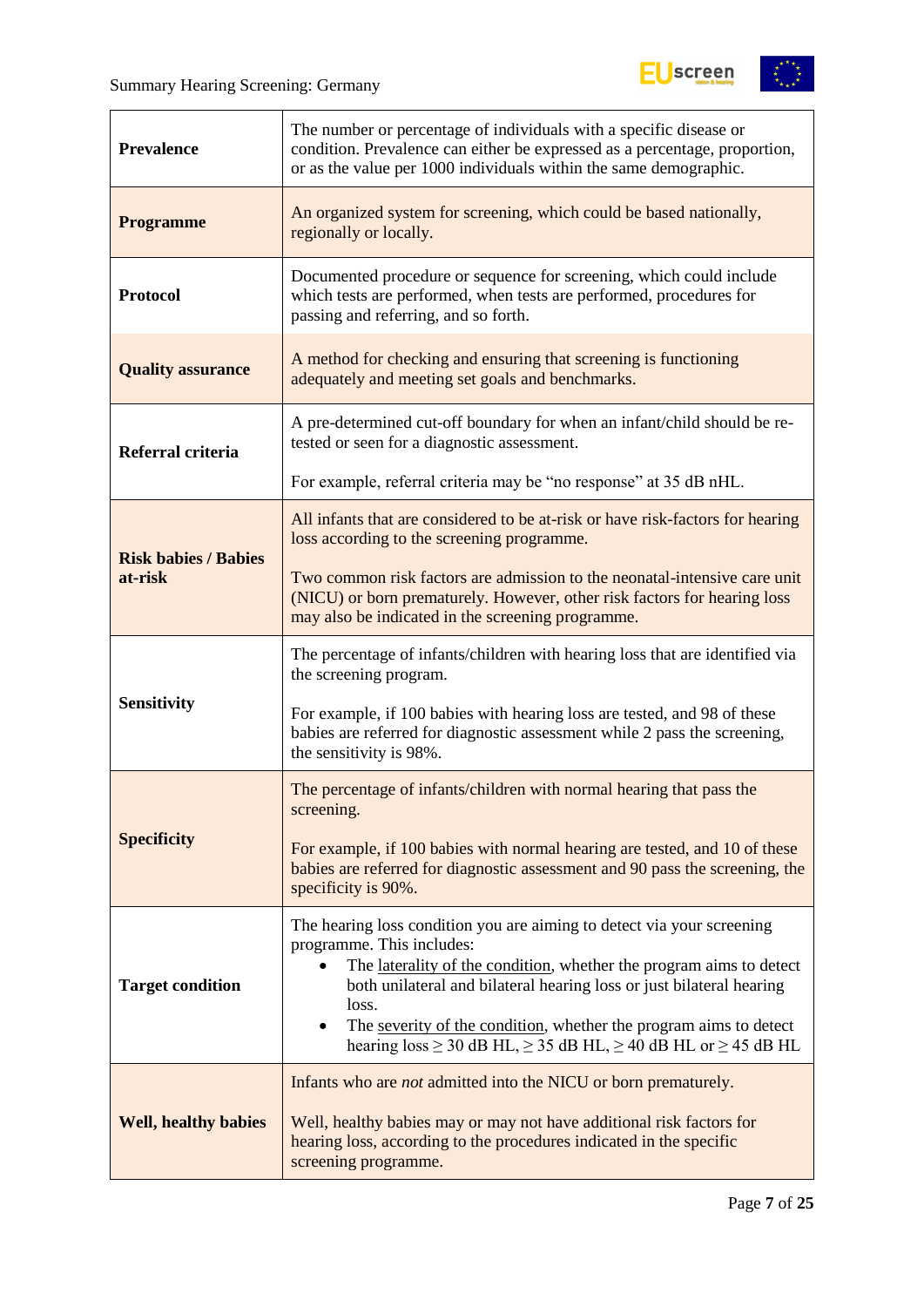### <span id="page-7-0"></span>**2. Abbreviations**

- ABR auditory brainstem response
- aABR automatic auditory brainstem response
- ANSD auditory neuropathy spectrum disorder
- ASSR auditory steady-state response
- CI cochlear implant
- CMV cytomegalovirus
- dB HL decibel hearing level
- dB nHL decibel normalized hearing level
- dB SNR decibel signal-to-noise ratio
- DPOAE distortion product otoacoustic emissions
- HA hearing aid
- NICU neonatal intensive care unit
- OAE otoacoustic emissions
- TEOAE transient-evoked otoacoustic emissions

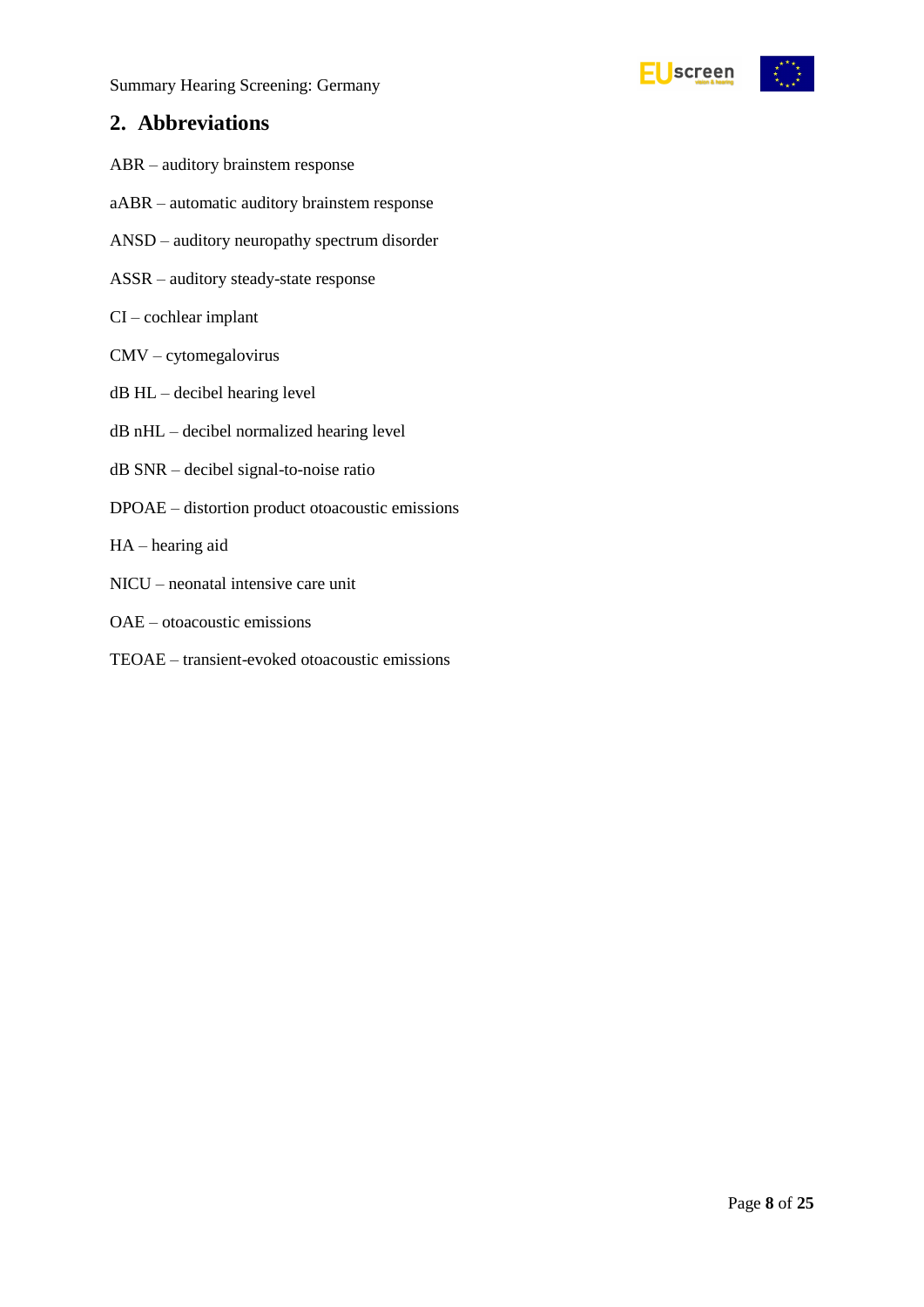

## <span id="page-8-0"></span>**3. Background**

In Germany, hearing screening is performed nationally and organized both regionally and nationally. Specifically, guidelines and protocols are followed nationally, but neonatal hearing screening data are collected, and outcomes are monitored via regional tracking centres. The following report contains information with regards to childhood hearing screening in the entire country of Germany with information also provided for the region of Westfalia-Lippe.

#### <span id="page-8-1"></span>**3.1. General**

Germany has a total area of 348 900 km<sup>2</sup> with a population of 82.7 million in 2016 (Statistisches Bundesamt, 2018). Westfalia-Lippe has a total area of 21 427 km<sup>2</sup> with a population of 8 257 634 in 2017 (Landschaftsverband Westfalen-Lippe (LWL), 2017).

In Germany, all births are registered and the number of births in Germany in 2016 was 792 131 (Statistisches Bundesamt, 2018).

The World Bank income classification categorizes Germany as a high-income country (The World Bank, 2018). The gross domestic product (GDP) in 2016 was  $\epsilon$ 35 734 per capita in Germany (Statistisches Bundesamt, 2018) and €70 542 per capita in Westfalia-Lippe (Landschaftsverband Westfalen-Lippe (LWL), 2017).

From the World Health Organization (WHO) Global Health Expenditure Database, health expenditure for all of Germany in 2015 was 4 592 USD or €4 032 per capita (World Health Organization (WHO), 2018).

An infant mortality rate of 2.7 per 1000 is reported for all of Germany by Statistisches Bundesamt (2018), and data from the World Health Organization cites an infant mortality rate of 3.3 per 1000 for 2015 (World Health Organization (WHO), 2018). A mortality rate of 4.1 is reported for the federal state of North Rhine-Westphalia for 2015, which includes the region of Westfalen-Lippe (Landesbetrieb Information und Technik North Rhine-Westphalia (IT.NRW), 2018).

#### <span id="page-8-2"></span>**3.2. Neonatal hearing screening**

In Germany, neonatal hearing screening is conducted universally, with all babies in the country having access to hearing screening, though screening is not obligatory for parents. The universal program for well and at-risk babies was first implemented in 2002 in various regional projects (e.g., in Hessen) and became available across all of Germany in 2009 when written into national guidelines. Neonatal hearing screening was implemented in Westfalia-Lippe in 2007.

Neonatal hearing screening is embedded in the Preventive Child Health Care screening system (Die vom Gemeinsamen Bundesausschuss (G-BA), 2017). Screening performed in the maternity wards is funded by health insurance as part of the service coverage for birth, while screening performed externally (during the first outpatient check-up at 3-10 days) is funded through health insurance remuneration to the paediatrician for the routine exam.

National guidelines are available for the detection of childhood disease (Die vom Gemeinsamen Bundesausschuss (G-BA), 2017), and in 2009 this directive was updated to include neonatal hearing screening (Nennstiel-Ratzel & Brockow, 2013). A national protocol is stipulated in the directive for the detection of childhood diseases (Die vom Gemeinsamen Bundesausschuss (G-BA), 2017) as well as in the Guidelines for Peripheral Hearing Disorders in Children, published by the Germany Society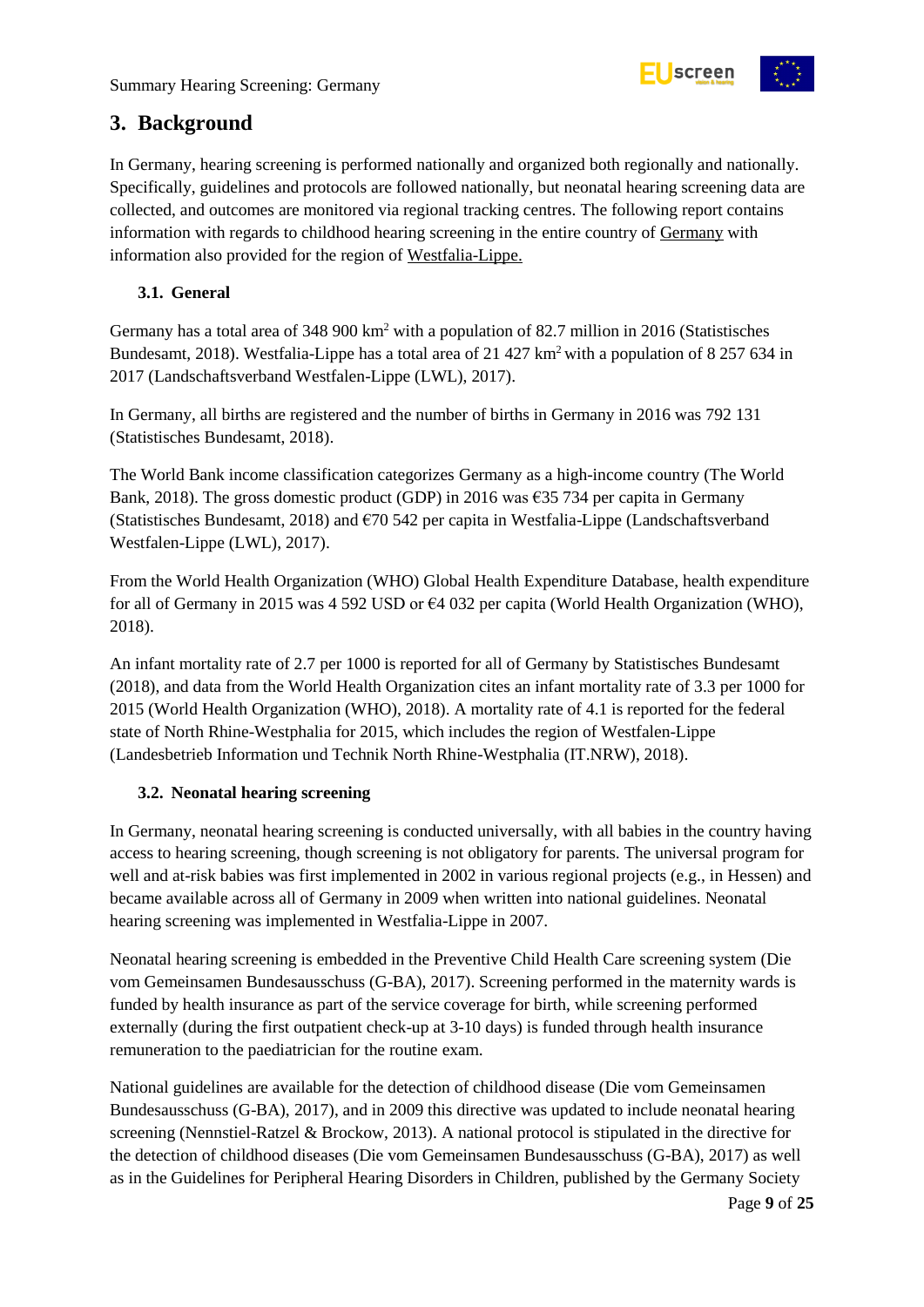

of Speech and Pediatric Audiology (Deutschen Gesellschaft für Phoniatrie und Pädaudiologie; Nennstiel-Ratzel & Brockow, 2013). These guidelines and protocol are followed across the entire country.

#### <span id="page-9-0"></span>**3.3. Preschool hearing screening**

-

Preschool hearing screening is conducted universally in Germany as part of the routine check-up ("U8") at 4 years of age. Preschool hearing screening is embedded in the Preventive Child Health Care screening system and is funded by health insurance for remuneration to the paediatrician for the complete routine examination. The general screening program for childhood disease was first implemented in 1971. Childhood hearing screening was initially part of the U9 examination at 6 years of age, though it was recently moved to the U8 examination during the most recent (2017) revision of the national guideline (Lawrenz, 2017).<sup>1</sup>

<sup>&</sup>lt;sup>1</sup> It was indicated in the questionnaire responses that preschool hearing screening occurs during the U9 examination; however, an article [\(https://www.allgemeinarzt-online.de/1588246/a/neue-richtlinie-1808810\)](https://www.allgemeinarzt-online.de/1588246/a/neue-richtlinie-1808810)) indicates that, as of the 2017 revision, the hearing screening test is now part of the U8 examination and removed from U9.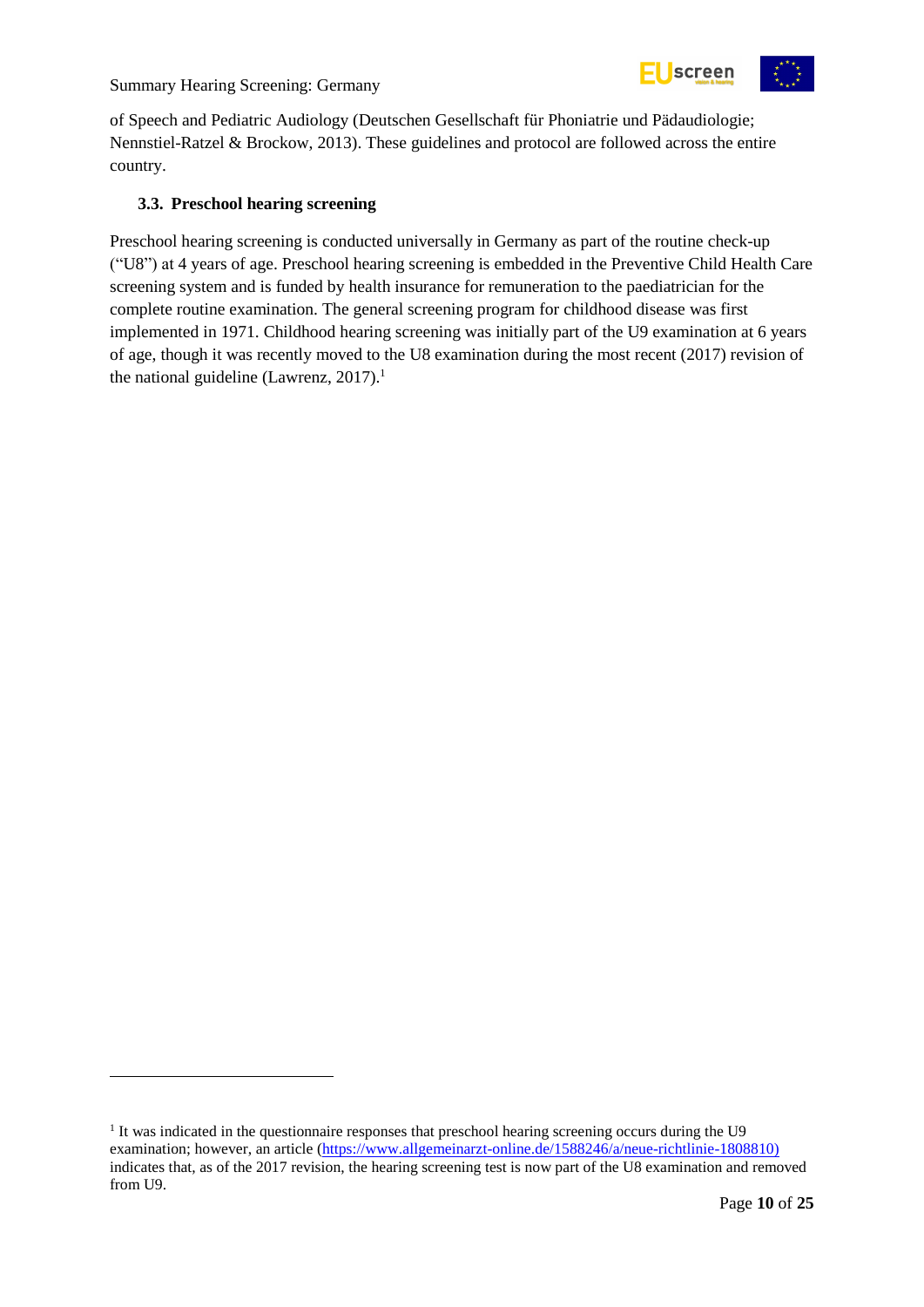

## <span id="page-10-0"></span>**4. Guidelines & Quality Control**

National guidelines for hearing screening exist in Germany, published by Die vom Gemeinsamen Bundesausschuss (GBA), in a document outlining all required childhood examinations. These guidelines describe the protocol for neonatal hearing screening. Preschool-age hearing screening is also stipulated in this guideline, included as one of the tests performed during U8 (or the 8<sup>th</sup> examination) at 46-48 months of age (Die vom Gemeinsamen Bundesausschuss (G-BA), 2017). Other childhood hearing guidelines are published by the Germany Society of Speech and Pediatric Audiology. These guidelines also describe the protocol for performing neonatal hearing screening, diagnostic assessments on children, in addition to intervention protocols for conductive and sensorineural hearing losses (Deutschen Gesellschaft für Phoniatrie und Pädaudiologie, 2013).

The G-BA guidelines/protocol are followed across all of Germany; however, a recent report on 2011- 2012 data noted some deviations across regions and maternity centres (Nennstiel-Ratzel, et al., 2017). Furthermore, there are differences in how data tracking is performed across regions, with regards to the organization, financing, as well as the structural and technical aspects of the tracking service.

Quality assurance of hearing screening programs is imposed by the government. With the implementation of neonatal hearing screening in the national guideline in 2009, an evaluation was stipulated to be carried out after the protocol had been in effect for 5 years. Neonatal hearing screening was therefore evaluated in 2011-2012, and the results of this evaluation were recently published in 2017 (Nennstiel-Ratzel, et al., 2017). The content of the programme has not been changed since it was implemented in 2009; to-date there have not been any changes based on the results from the 2017 report.

Aside from this national 5-year evaluative report, data collection and monitoring is performed regionally. Regional-based hearing screening tracking centres record the performance of neonatal hearing screening in connection with relevant data about each birth, as well as monitor the effectiveness of hearing screening across maternity centres. In Westphalia-Lippe, data are collected, and key performance indicators are reported on to maternity centres on a monthly, quarterly and annual basis. Anonymous benchmarking is also available online for the clinics to access (Matulat, Stroe, & am Zehnhoff-Dinnesen, 2014). While all regions in Germany have neonatal hearing screening, not all regions provide this level of tracking services for monitoring outcomes and evaluating to benchmark indicators.

Annual reports are not available on a national level. As indicated, a recent report was published evaluating the neonatal hearing screening programme on a national level from 2011-2012 data. Regional evaluations are conducted on a monthly, quarterly or annual basis, or for the purpose of publication. Research has been performed in Germany on the neonatal hearing screening programme (e.g., Rissman, et al., 2018).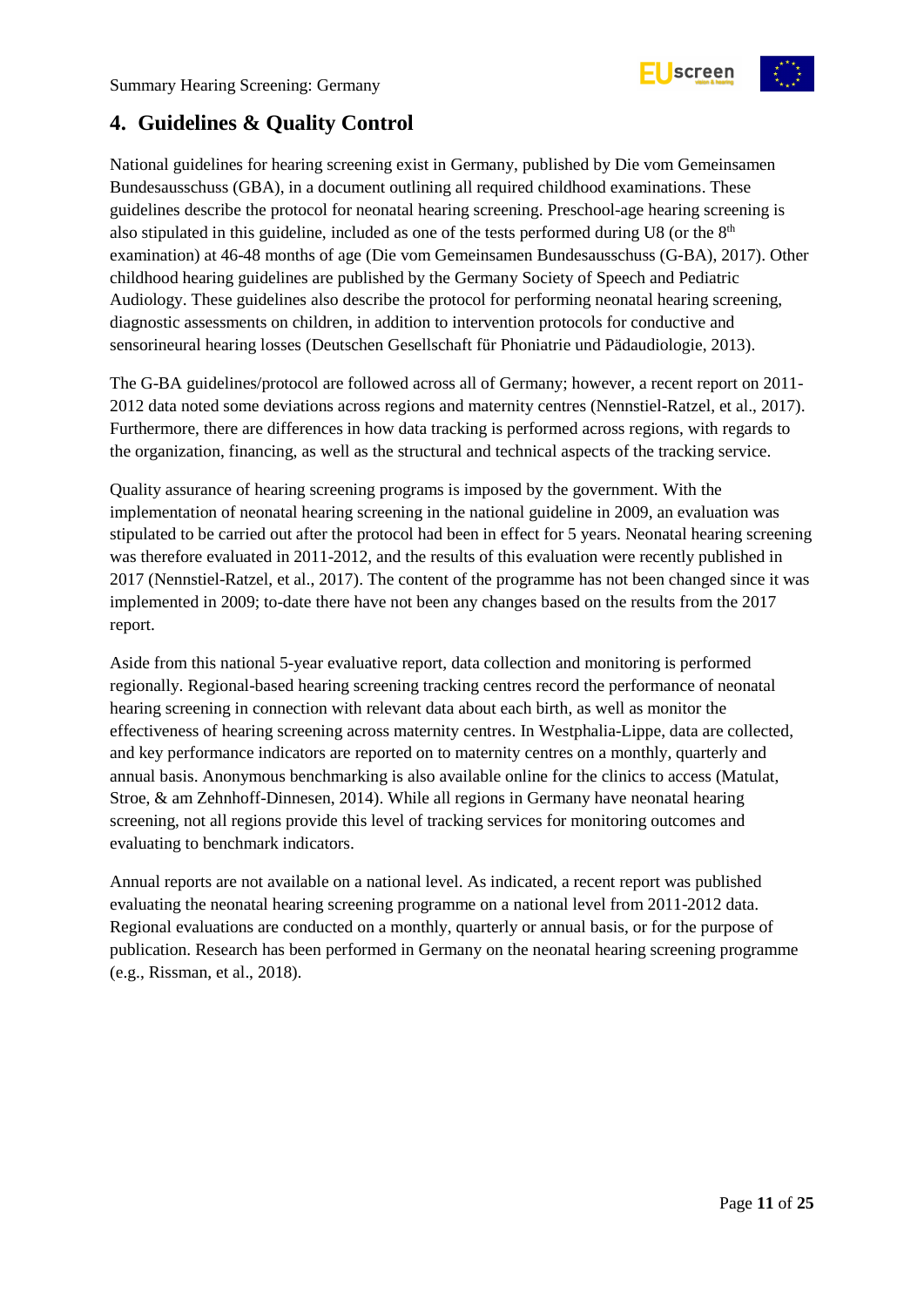

## <span id="page-11-0"></span>**5. Process: Screening, Diagnosis, Intervention**

#### <span id="page-11-1"></span>**5.1. Neonatal hearing screening**

Well-babies and at-risk babies are usually screened in the maternity hospital or NICU. It is roughly estimated that approximately 91% of screening takes place in the maternity hospital. If hearing screening is not carried out at the birth centre, it can be carried out as part of the infant's standard medical check-up.

Approximately 97% of births take place in the maternity hospital, where the average length of stay after delivery is 4.2 days. Infants with illness stay an average of 9.2 days (Technikerkrankenkasse, 2016). Only around 0.6% of births take place at home.

It was not indicated how parents/caregivers of well and at-risk babies are invited to participate in neonatal hearing screening.

Neonatal hearing screening for well babies should be completed before 14 days of age. For at-risk infants, premature infants should be screened by their calculated day of birth, and infants who are sick or handicapped (where screening becomes delayed) should be screened by at least 3 months of age.

In Germany, at-risk infants are defined as those with a family history of hearing loss, admission into the intensive care unit for more than 48h, the use of ventilation, prematurity of less than 32 weeks, a birth weight <1500g, pre / post-natal infections (e.g., toxoplasmosis, CMV, rubella, herpes, or bacterial infections), the use of ototoxic drugs (e.g., aminoglycosides, loop diuretics), critical hyperbilirubinemia (with exchange transfusion), malformations of the head (e.g., cleft palate, ear tag), or syndromes associated with hearing impairment (e.g., trisomy 21, CHARGE, Waardenburg syndrome). The percentage of at-risk infants is unknown due to variability in regional documentation of risk factors (Nennstiel-Ratzel, et al., 2017).

Data on the prevalence of CMV is not available in Germany. The prevalence of meningitis is 0.4 per 100 000, with 35% of cases occurring in infants and children 0-4 years of age (Ständigen Impfkommission (STIKO) am Robert Koch-Institut (RKI), 2018).

According to guidelines, the target condition for screening for well- and at-risk babies is a bilateral hearing loss of 35 dB HL or worse (Matulat & Parfitt, 2018).

#### <span id="page-11-2"></span>**5.2. Neonatal diagnostic assessment**

The diagnostic assessment after neonatal hearing screening referral, includes otoscopy, tymponometry, TEOAE and a clinical ABR. Higher level centres may also perform DPOAEs, frequency-specific ABR, and behavioural observation audiometry for confirmation. Diagnostic confirmation should be performed before 3 months of age; however, the average age according to current data is 4.3 months.

#### <span id="page-11-3"></span>**5.3. Preschool hearing screening**

Preschool hearing screening is performed at the pediatrician's office as part of routine examination at 4 years of age (examination 8 [U8]). Prior to the 2017 revision, this screening test was performed during the  $9<sup>th</sup>$  examination (U9) at 6 years of age; however, this was removed in preference for an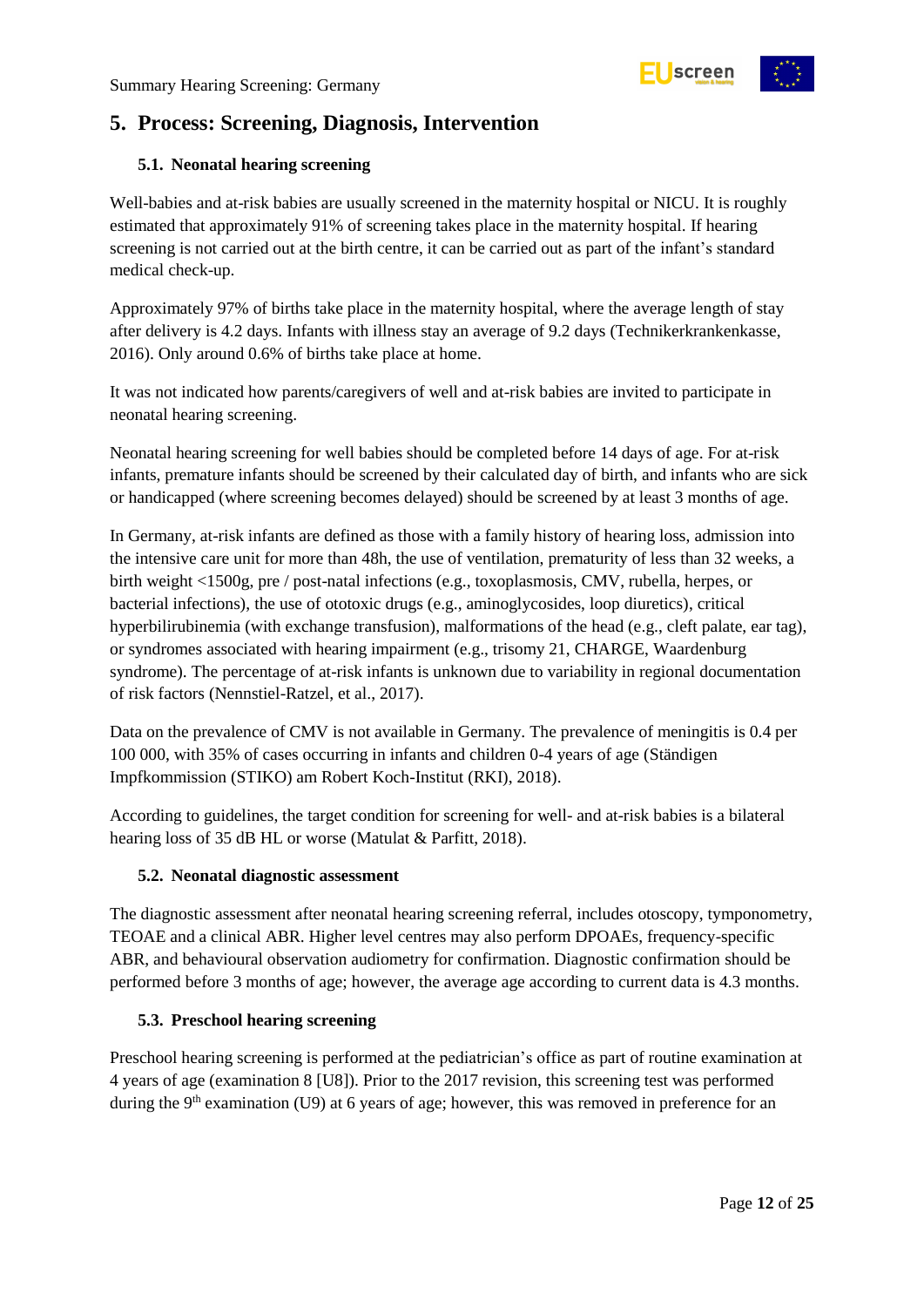

earlier screening test ate age 4. An earlier hearing exam is also performed at U6 when children are approximately 2 years of age.<sup>2</sup>

The target condition for preschool hearing screening is not specifically indicated in the guideline; however, referral criterion is a threshold of 30 dB HL or worse in at least 2 frequencies in one or both ears.

#### <span id="page-12-0"></span>**5.4. Intervention approach**

-

In Germany, treatment options available include grommets, hearing aids, bone conductive devices and cochlear implants. Infants are fitted with hearing aids from <6 months of age or older, and cochlear implants from 6 months of age or older.

The fitting criteria in Germany for an immediate hearing aid is a bilateral or unilateral hearing loss of 35 dB HL or worse. Hearing aids for mild losses of 25 and 30 dB HL can be considered at 1 year of age or later.

<sup>&</sup>lt;sup>2</sup> It was indicated in the questionnaire responses that preschool hearing screening occurs during the U9 examination; however, an article [\(https://www.allgemeinarzt-online.de/1588246/a/neue-richtlinie-1808810\)](https://www.allgemeinarzt-online.de/1588246/a/neue-richtlinie-1808810)) indicates that, as of the 2017 revision, the hearing screening test is now part of the U8 examination and removed from U9.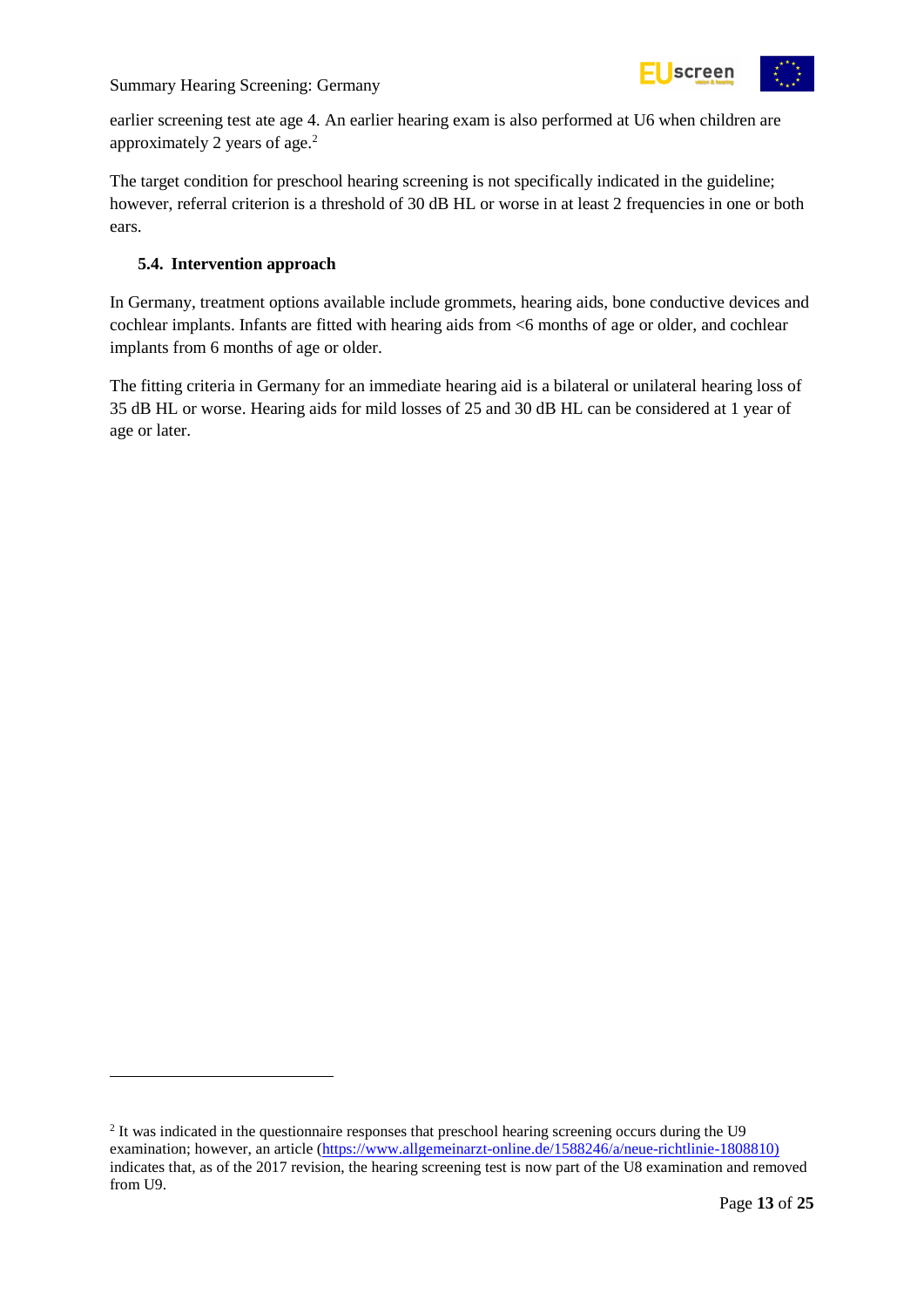

### <span id="page-13-0"></span>**6. Protocols**

Hearing screening protocols are described for neonatal hearing screening (well and at-risk) as well as for preschool hearing screening when applicable.

- The Test performed is the screening technique used
- The Age of the child is indicated in hours, days, months or years
- Referral criteria may be the lack of an OAE response at specified frequencies, a responsewaveform repeatability constant, the absence of an aABR response at a specified intensity, or an absent behavioural response at a specified intensity. Referral criteria may be defined within a protocol or limited based on the device used.
- The Device is the screening device used.
- Unilateral Referrals indicates whether children are referred if only one ear fails screening.
- The Location is where the screening takes place

#### <span id="page-13-1"></span>**6.1. Neonatal hearing screening (well)**

The process for neonatal hearing screening for well babies is described in Table 1. A 2-step protocol is in effect, whereby the first test may be either OAE or aABR, and is ideally performed in the maternity hospital before discharge. If the infant fails the first test, rescreening occurs with aABR ideally before discharge. If screening does not take place in the maternity hospital, it is performed during the initial post-discharge check-up ("U2").

According to a report based on 2011-2012 data, TEOAE was performed for 80% of initial screens, while aABR was performed for the remaining 20%. Furthermore, only around 50% of rescreens were conducted using aABR, despite protocol stipulations. This may be due to lack of education about the protocol and pressure on screening staff and/or a shortage of devices able to perform aABR in maternity hospitals (Nennstiel-Ratzel, et al., 2017).

| <b>Test</b>     | Age                                        | <b>Referral</b><br>criteria  | <b>Device</b> | <b>Unilateral</b><br>Referrals? | Location                                  |
|-----------------|--------------------------------------------|------------------------------|---------------|---------------------------------|-------------------------------------------|
| $OAE1$ or aABR1 | $\langle$ 24 hours - 5 days                | Various or<br>35 dB nH $L^3$ | Various       | Yes                             | Maternity hospital<br>Paediatric Clinic   |
| aABR2           | Before discharge<br>(ideal) or $<$ 14 days | $35$ dB nHL                  | Various       | Yes                             | Maternity hospital<br>' Paediatric Clinic |

<span id="page-13-3"></span>**Table 1**: Screening process for well babies in Germany.

#### <span id="page-13-2"></span>**6.2. Neonatal hearing screening (at-risk)**

The screening process for at-risk infants is described in Table 2. Whereby well babies are initially screened with either aABR or OAE, infants at-risk should be screened with a 2-step aABR protocol before discharge. The age of screening depends on whether the infant was born prematurely and the health of the infant. Premature infants should be screened by the calculated day of birth.

<span id="page-13-4"></span>**Table 2**: Screening process for at-risk babies in Germany.

-

<sup>&</sup>lt;sup>3</sup> aABR screening referral information acquired from newborn hearing screening guidelines (Matulat & Parfitt, The newborn hearing screening programme in Germany, 2018).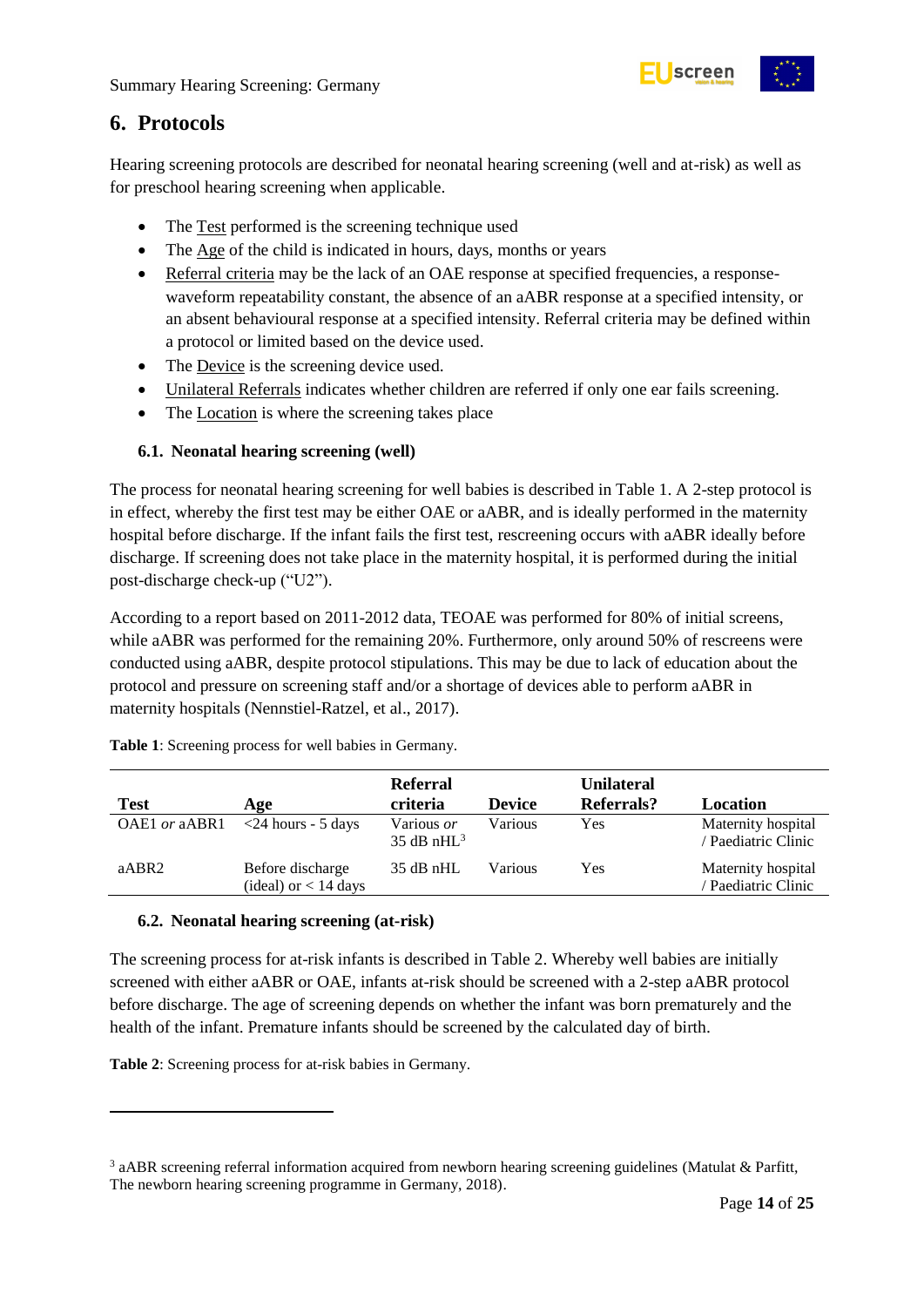

|             |                            | Referral    |               | <b>Unilateral</b> |                                     |
|-------------|----------------------------|-------------|---------------|-------------------|-------------------------------------|
| <b>Test</b> | Age                        | criteria    | <b>Device</b> | Referrals?        | <b>Location</b>                     |
| aABR1       | Varies                     | $35$ dB nHL | Varies        | Yes               | Hospital / NICU / Paediatric Clinic |
| aABR2       | Before discharge 35 dB nHL |             | Varies        | Yes               | Hospital / NICU / Paediatric Clinic |

#### <span id="page-14-0"></span>**6.3. Preschool hearing screening**

Preschool hearing screening is currently (as of 2017) performed during the routine childhood check-up at 4 years of age ("U8"). Pure-tone audiometry is performed in the pediatrician's office, and referral criteria are hearing thresholds greater than 20 dB HL at two or more frequencies in at least one ear.

<span id="page-14-1"></span>**Table 3**: Process for preschool hearing screening in Germany.

|                         |         | <b>Referral</b>                |                                                           | <b>Unilateral</b> |                      |
|-------------------------|---------|--------------------------------|-----------------------------------------------------------|-------------------|----------------------|
| Test                    | Age     | <b>criteria</b>                | <b>Device</b>                                             | Referrals?        | Location             |
| Pure-tone<br>audiometry | 4 years | 20 dB HL at 2 or<br>more freqs | 50-40-30-20 dB HL at 5 freqs<br>(0.5, 1, 2, 4, and 6 kHz) | Yes               | Paediatric<br>Clinic |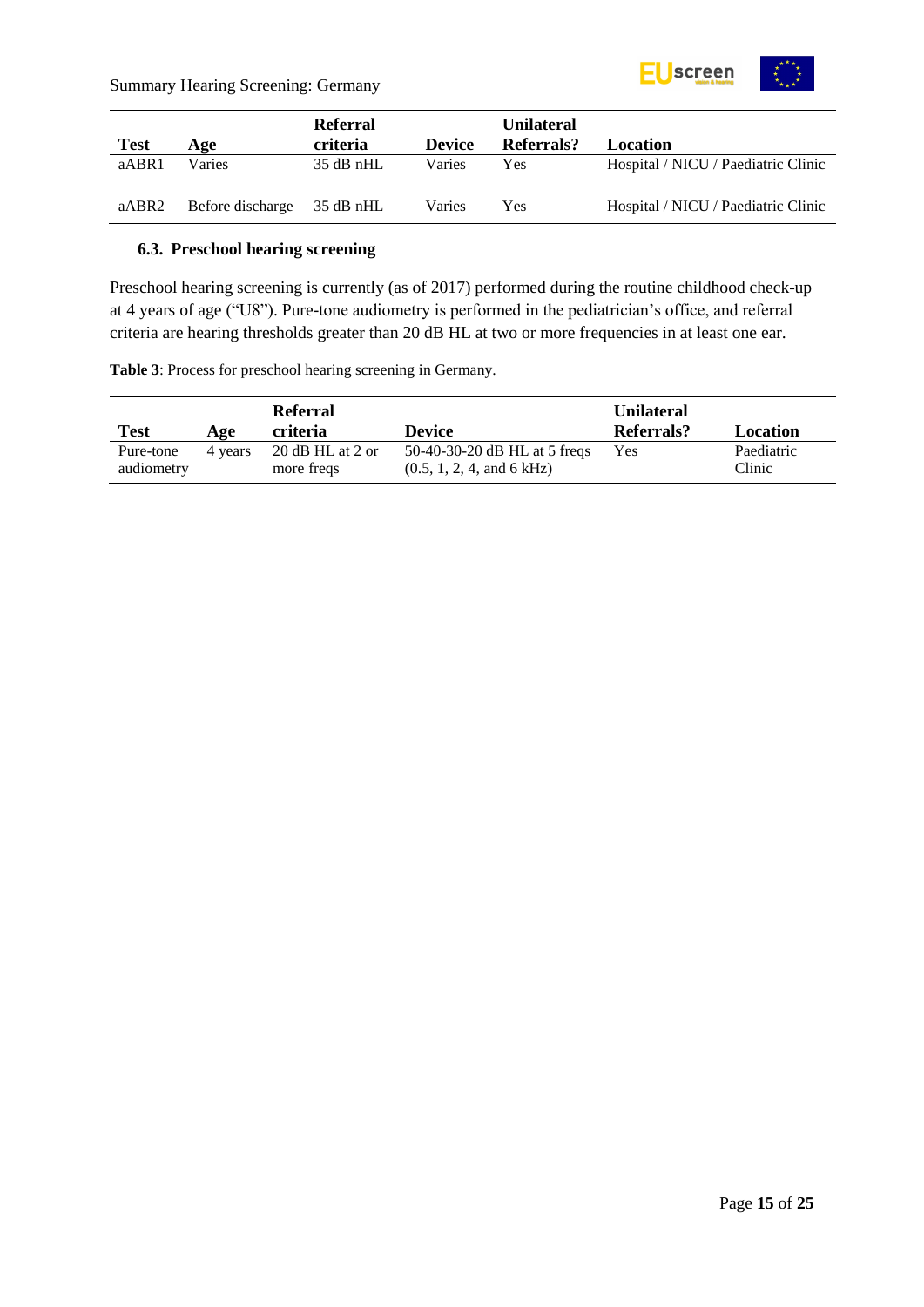

### <span id="page-15-0"></span>**7. Professionals**

#### <span id="page-15-1"></span>**7.1. Neonatal hearing screening (well)**

Screening for well babies is typically performed by pediatric nurses or midwives. Approximately 85% of the screening staff are nurses, 5% are midwives, 5% are pediatricians, and 5% are pediatric audiologists.

Training involves approximately 4 hours of education, including the medical background of neonatal hearing screening, performing screening on newborns, informing the parents, acquiring consent, data handling, and mediation of screening results. It is assumed that all screening performed is done so by a trained professional. It is the responsibility of the hearing screening centre to train each of its screening staff.

Quality of the screeners is monitored through data received from maternity hospitals. Data includes the number of attempts, electrode impedances and response curves, in addition to actual pass/fail results. The screening centre evaluates results on a monthly, quarterly and annual basis and provides feedback to the maternity hospitals on the quality of their results and whether benchmark indicators (14 in total) have been achieved. Individual feedback on staff is provided if necessary, and updated training may be offered.

#### <span id="page-15-2"></span>**7.2. Neonatal hearing screening (at-risk)**

Screening for at-risk infants is also performed by pediatric nurses or doctors (see 7.1 for training requirements).

#### <span id="page-15-3"></span>**7.3. Preschool hearing screening**

Screening for preschool-age children is performed by the staff at the paediatrician's office or by the doctor him/herself.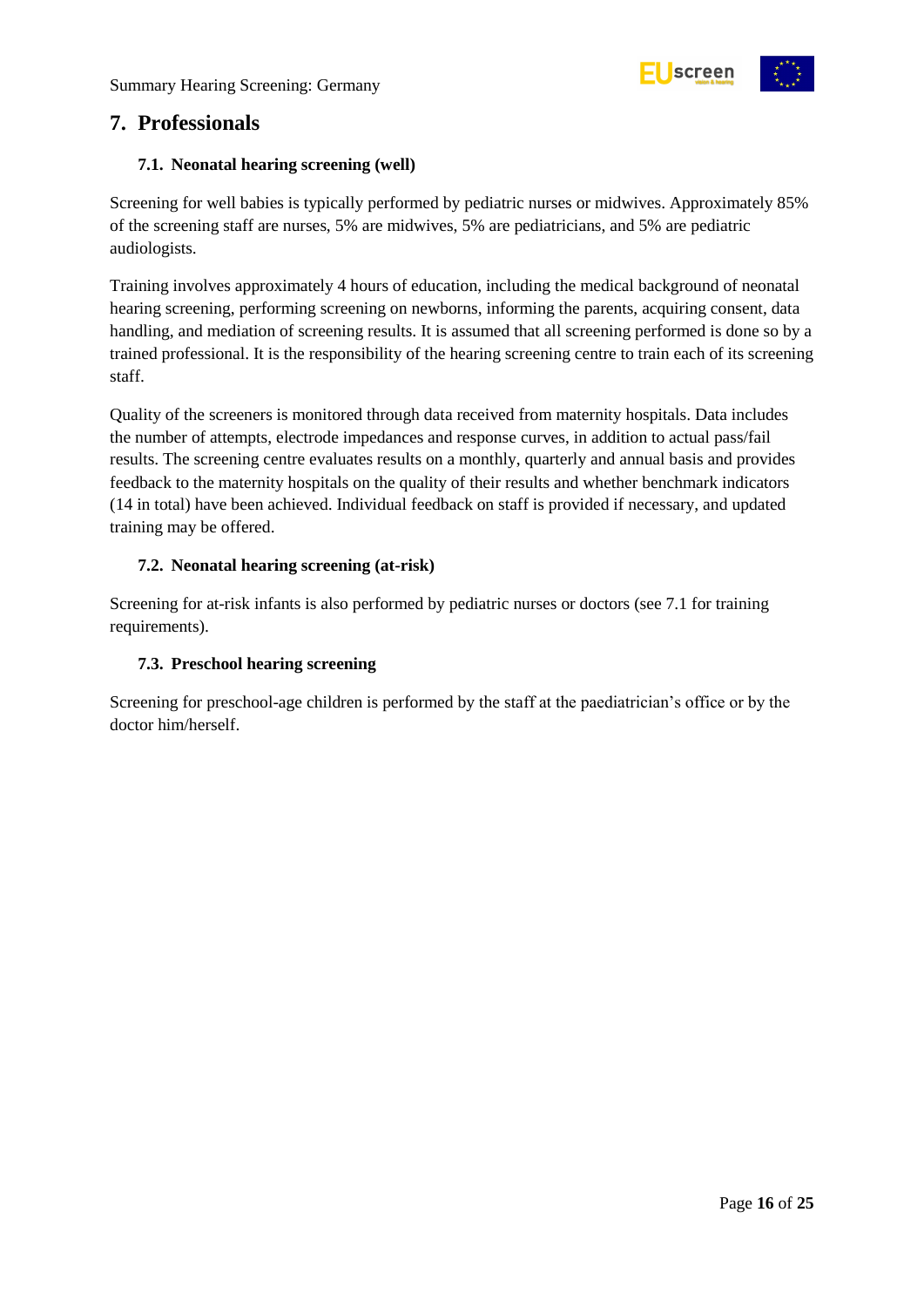

## <span id="page-16-0"></span>**8. Results: Neonatal Hearing Screening**

#### <span id="page-16-1"></span>**8.1. Coverage and attendance rates**

The most recent report of national coverage was documented in 2017 report on data collected in 2011- 2012 (Nennstiel-Ratzel, et al., 2017). Coverage rate in this report was determined by the number of neonatal hearing screening tests performed (on infants < 210 days of age), out of the calculated (target) number of live births in each maternity hospital plus the number of children born outside a hospital, and excluding the number of children deceased before age 7 days. The coverage across all of Germany in 2012 was 82.4% and included all babies (well and at-risk). Out of the infants not considered covered, a result of "not screened" was reported in 2.3% while a screening result was missing completely in 15.4%. It is unknown if in some cases screening was performed, but not documented. Coverage rate also varied largely across regions, with rates varying from 53% to 99% (Nennstiel-Ratzel, et al., 2017).

The number of children missed being *offered* screening is not indicated, and therefore, the attendance rate cannot be calculated for the initial screen. However, the report based on 2011-2012 data indicates a documented refusal rate of 0.1%. It is important to note that not all refusals may be documented in cases where a screening result is not established (Nennstiel-Ratzel, et al., 2017).

Furthermore, this report indicates that 74.8% of infants that required rescreening had a rescreening result. This percentage, however, is also confounded by the differences in reporting practice across regions (Nennstiel-Ratzel, et al., 2017).

More recent data collected from within the region of Westfalia-Lippe indicate a coverage rate of 94.6% in 2016 (all babies, well and risk), based on reported coverage rates from maternity hospitals participating in the regional-based project. Because data collection is managed regionally, more recent national-level data are not available.

#### <span id="page-16-2"></span>**8.2. Referral rates**

The referral rate across all of Germany in 2012 are described in Table 4 below (Nennstiel-Ratzel, et al., 2017).

<span id="page-16-3"></span>**Table 4:** Referral rates for neonatal hearing screening (all babies) in Germany in 2012 (Nennstiel-Ratzel, et al., 2017).

| <b>Test</b>                                         | <b>Referral Rate</b> |
|-----------------------------------------------------|----------------------|
| OAE/aABR1                                           | 10.9%                |
| OAE/aABR2                                           | 18.5%                |
| $\mathbf{R}$ $\mathbf{C}$ $\mathbf{I}$ $\mathbf{C}$ | $1001 \ldots 1$      |

Referral rates assume 100% attendance.

Referral rate was defined as the number of infants referred to diagnostic assessment at discharge (including those where a screening was attempted but result could not be achieved), out of the total number of infants screened. This includes both well and at-risk infants. In total, the referral rate to a diagnostic assessment after the screening process was 5.3% in 2012 across all of Germany (Nennstiel-Ratzel, et al., 2017).

Within the region of Westfalia-Lippe, referral rate ranges from 3.8 to 4.8% across years. There is also a large variability across birth centres, where some report referral rates of 1% and others report greater than 10%.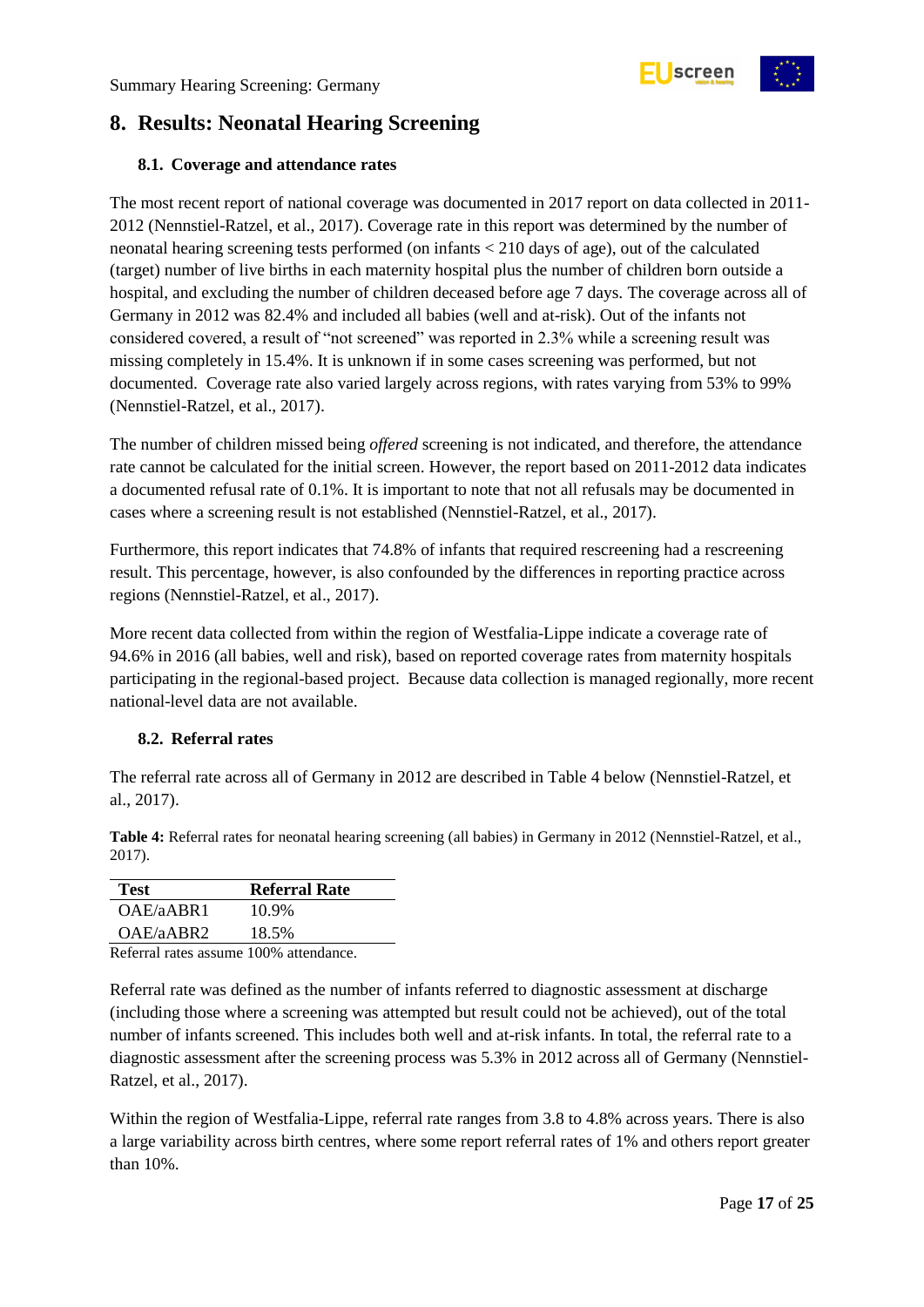

The referral rate specifically for well or at-risk infants is unknown.

#### <span id="page-17-0"></span>**8.3. Diagnostic assessment attendance**

It is indicated that the compliance rate to a diagnostic assessment after neonatal hearing screening referral is difficult to estimate due to the continuous tracking method used in Westfalia-Lippe, whereby several attempts are made at contacting and inviting families for screening. Compliance rate in Westfalia-Lippe can be roughly estimated to be 90%.

In the report for all of Germany, a confirmatory hearing evaluation result was documented in 59.9% of infants referred for diagnostic assessment, with large variability across regions. However, it is important to note that this value is confounded, first by the fact that infants considered "lost-to-followup" at the time of this evaluation may have later had a confirmatory hearing test, and second because of variability in reporting results across diagnostic centres.

#### <span id="page-17-1"></span>**8.4. Prevalence / Diagnosis**

The prevalence rate of permanent hearing loss among neonates was reported from two sources: from 2009-2012 data across four German regions (Matulat, et al., 2014) and from the evaluative report based on data collected across Germany in 2011-2012 (Nennstiel-Ratzel, et al., 2017). Values are presented in Table 5.

The prevalence rate of permanent hearing loss is defined by Matulat et al. (2014) as a hearing threshold above 25 dB HL for children greater than 3 months of age. While screening devices are sensitive to hearing loss  $> 35$  dB nHL, a milder hearing loss may still be ascertained. Therefore, mild hearing loss was not excluded in the number of confirmed cases; however, due to screening limitations not all mild hearing loss would be detected.

In Nennstiel-Ratzel (2017), prevalence rate was determined via a survey returned by diagnostic audiology centres across Germany. The documented hearing loss for each case should be congenital in nature (not acquired) and over 3 months of age.

<span id="page-17-3"></span>**Table 5**: Prevalence (per 1000) of permanent hearing loss among children > 3 months of age (Nennstiel-Ratzel, et al., 2017; Matulat, et al., 2014)

|                                    | <b>Bilateral</b> |        |                                                                                 | Unilateral |                    |
|------------------------------------|------------------|--------|---------------------------------------------------------------------------------|------------|--------------------|
|                                    |                  |        | $\geq$ 25 dB HL $\geq$ 40 dB HL $\geq$ 80 dB HL $\geq$ 25 dB HL $\geq$ 80 dB HL |            |                    |
| Matulat et al. (2014)              | 2.1              |        |                                                                                 | 0.6        | $(0.15)^{\dagger}$ |
| Nennstiel-Ratzel, et al.<br>(2017) | 1.3              | 1 $04$ | $0.325*$                                                                        |            |                    |

\* Estimated from the response that 25% were considered deaf or with residual hearing ( $\geq 80$  dB HL). † Data are unavailable. Value is roughly estimated.

Data are unavailable regarding the prevalence of auditory neuropathy in Germany.

#### <span id="page-17-2"></span>**8.5. Treatment success**

-

<sup>4</sup> Estimated by the authors from the cited report that 77% of children with permanent bilateral hearing loss had a hearing loss of moderate or greater (Nennstiel-Ratzel, o.a., 2017).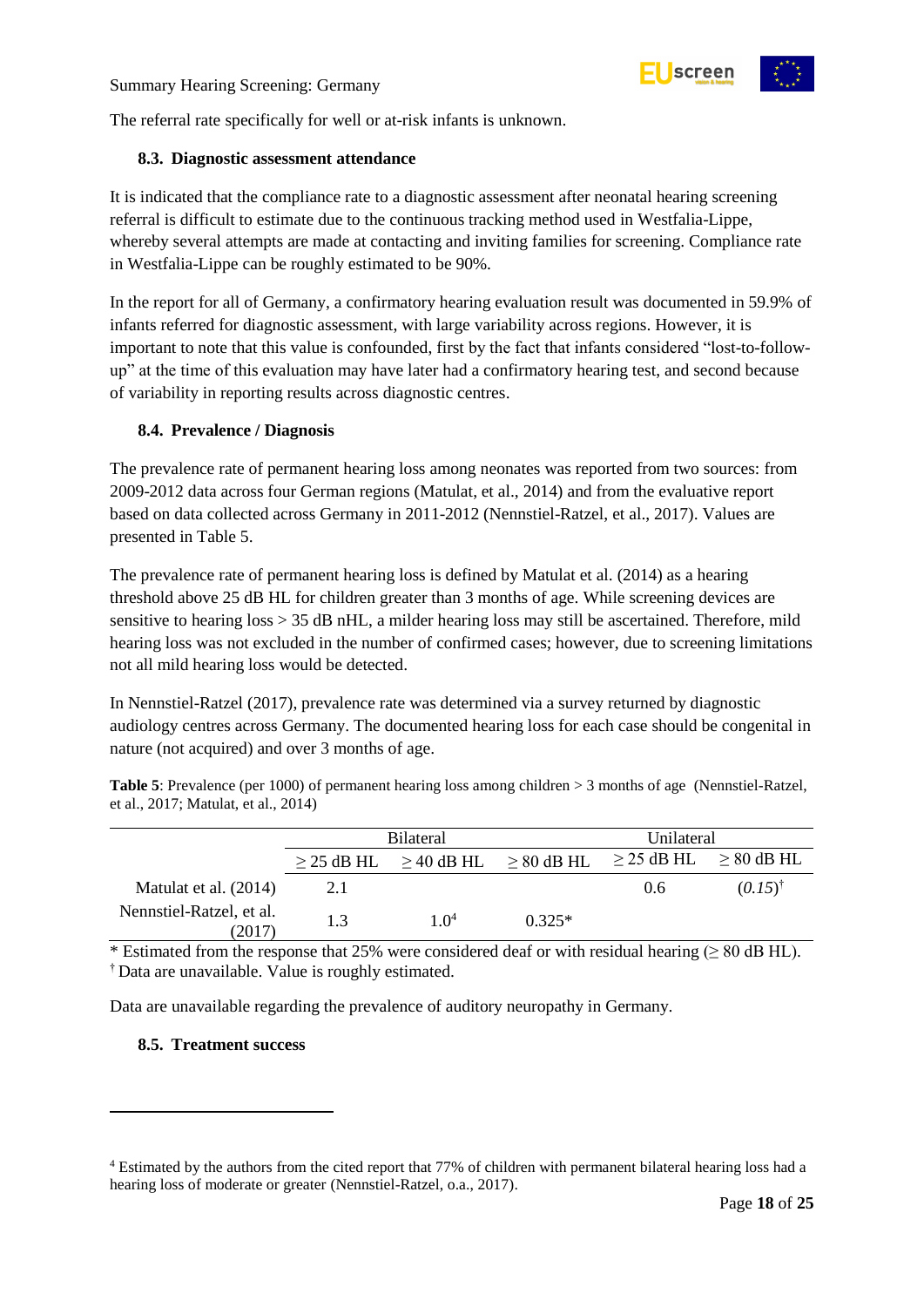

The number of children with neonatal hearing loss that are fitted with hearing aids or cochlear implants each year in Germany is not known.

#### <span id="page-18-0"></span>**8.6. Screening evaluation**

In the report based on 2012 data, sensitivity was determined to be 95.1% and specificity was determined to be 97.1%, including both well babies and at-risk babies (Nennstiel-Ratzel, et al., 2017).

Sensitivity was determined from answers returned by pediatric audiology centres. Sensitivity was calculated as the number of children diagnosed with a hearing loss and with a result "refer" at discharge out of the total number of children diagnosed with a hearing loss (who were screened). For the remaining infants, it cannot be determined whether a hearing loss was present at the time of screening or whether these infants presented with a progressive or delayed-onset loss (Nennstiel-Ratzel, et al., 2017).

Specificity was calculated to be 97.1% and the positive predictive value of a refer result was 6.2%. Positive predictive value was calculated as the number of children referred who were diagnosed with hearing loss out of the total number of children referred (Nennstiel-Ratzel, et al., 2017).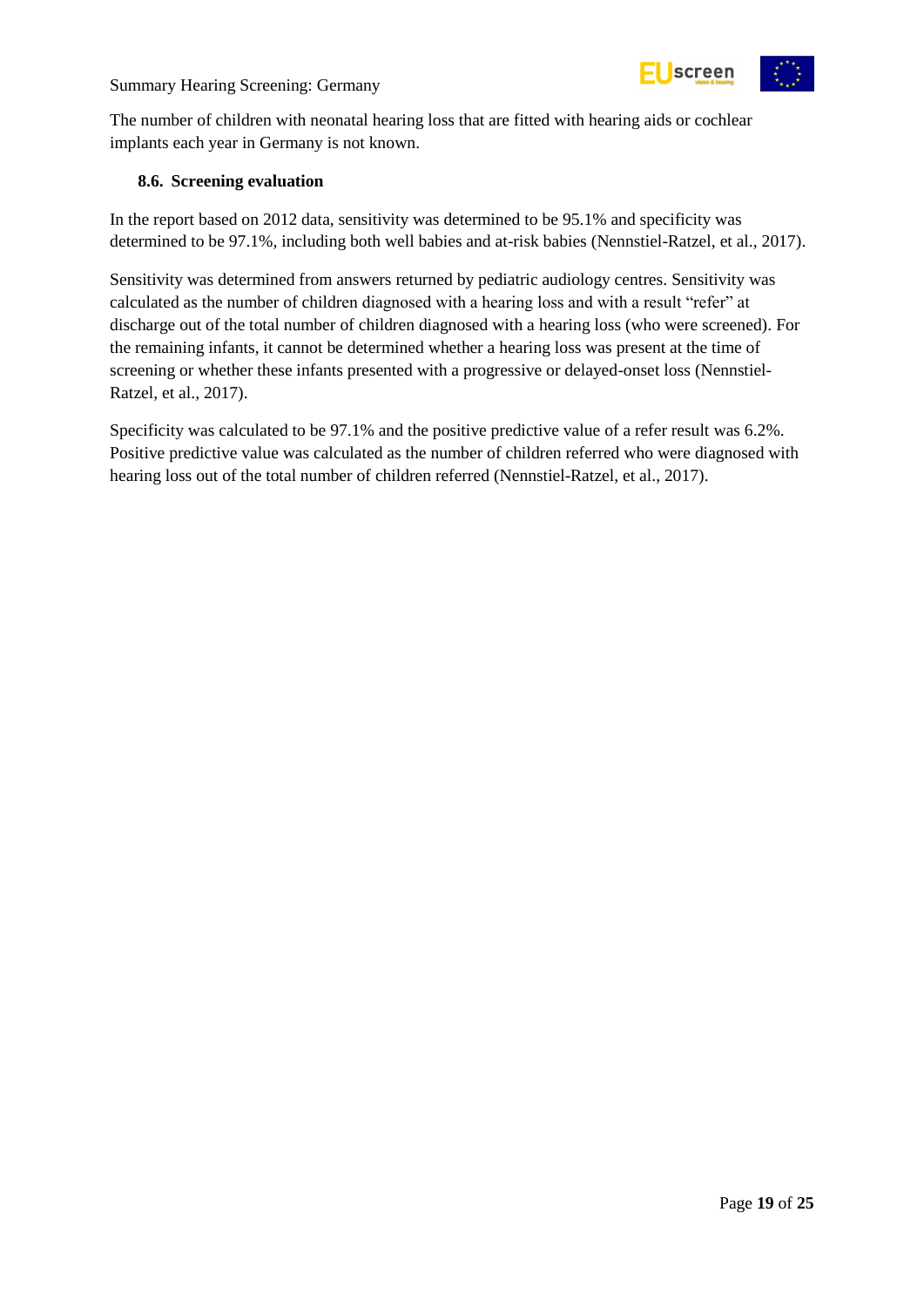



## <span id="page-19-0"></span>**9. Results: Preschool Hearing Screening**

#### <span id="page-19-1"></span>**9.1. Coverage and attendance rates**

Data are unavailable; however, in some regions, laws have come into effect mandating the participation in routine childhood check-ups. The Central Office of the State Institute for Health and Labour informs the public youth welfare institution if they do not receive a notice of participation for an examination 3 weeks after a reminder was sent.

#### <span id="page-19-2"></span>**9.2. Referral rates**

Data are unavailable.

#### <span id="page-19-3"></span>**9.3. Diagnostic assessment attendance**

Data are unavailable.

#### <span id="page-19-4"></span>**9.4. Prevalence / Diagnosis**

Data are unavailable.

#### <span id="page-19-5"></span>**9.5. Treatment success**

Data are unavailable.

#### <span id="page-19-6"></span>**9.6. Screening evaluation**

Data are unavailable.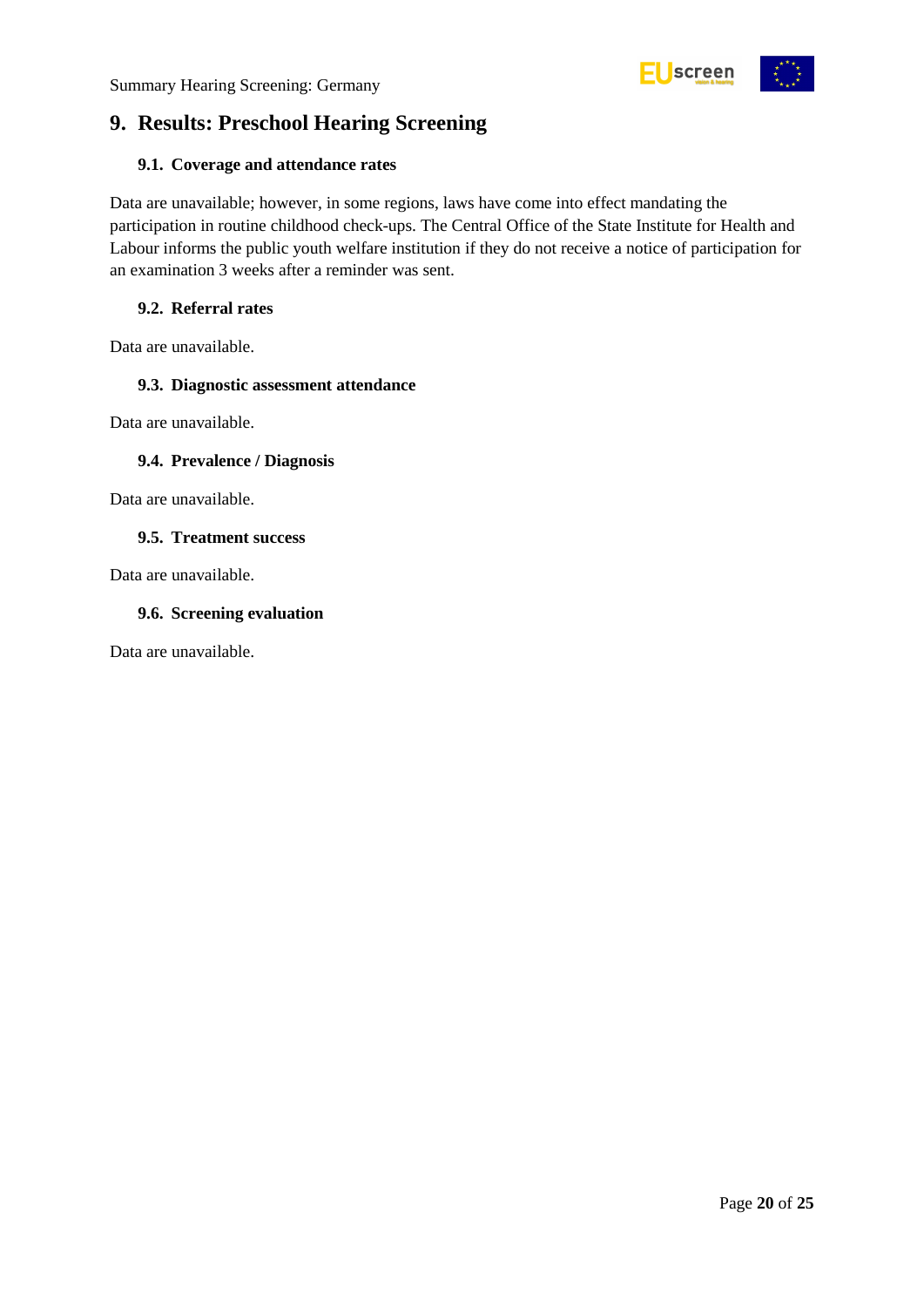## <span id="page-20-0"></span>**10. Costs: Neonatal Hearing Screening**

Neonatal hearing screening in Germany is financed by health insurance either as part of remuneration for the birth (when screened in maternity hospitals) or for the U2 examination (when screened during the first routine check-up by the paediatrician). There is no financial reward when parents attend hearing screening, and there is no penalty for those who do not attend hearing screening.

screen

A cost analysis of neonatal hearing screening in Germany (specifically in Hessen) was completed by Böttcher, Gramß, Euler & Neumann (2009).

#### <span id="page-20-1"></span>**10.1. Screening costs**

The total screening costs per year is approximately  $\epsilon$ 910 000 or  $\epsilon$ 13 per child, which includes the costs of employees, equipment, and maintenance. An additional  $\epsilon$ 3 per child ( $\epsilon$ 200 000 per year) is spent toward the quality assurance contract with a tracking centre. This service covers tracking, training, telemedical infrastructure, and support to maternity hospitals.

#### <span id="page-20-2"></span>**10.2. Equipment costs**

#### (*Information extracted to protect commercially sensitive data*)

The most common devices used in Germany are the Madsen Accuscreen, Maico MB11 BERAphone, Natus Echo-Screen (II and III) and Path Medical Sentiero Advanced. Devices are also equipped with bidirectional data transfer for technical support and telemedical screening.

Maintenance costs vary by manufacturer and age of the device. An annual maintenance cost was roughly estimated to be  $\epsilon$ 250-300. It is estimated that devices are replaced around every 10 years; however, device replacement is at the discretion of each individual hospital.

The cost for disposables varies by device, as some aABR devices require the use of disposable surface electrodes and/or ear cups, while other devices do not. The cost of surface electrodes also varies based on whether or not they are sold specifically by the manufacturer. It is roughly estimated that the cost per child for disposables range from  $\epsilon$ 1 to  $\epsilon$ 7.

#### <span id="page-20-3"></span>**10.3. Staff costs**

The number of screening staff across all of Germany is unknown; however, there are currently 409 trained screening staff in Westphalia-Lippe across 58 maternity hospitals.

The average annual salary of a nurse in Westphalia-Lippe is  $£35,000$ . Training costs are not indicated.

#### <span id="page-20-4"></span>**10.4. Diagnostic costs**

The total cost of diagnostic confirmation is not indicated.

#### <span id="page-20-5"></span>**10.5. Amplification costs**

In the Germany, all children with hearing loss are treated.

The costs for hearing aid fitting for the first year (including the device) is unknown. That children require hearing aids are followed-up for regular speech-language appointments, hearing aid adjustments, and hearing assessments. The cost for intervention in the second year can be roughly estimated to be €3500.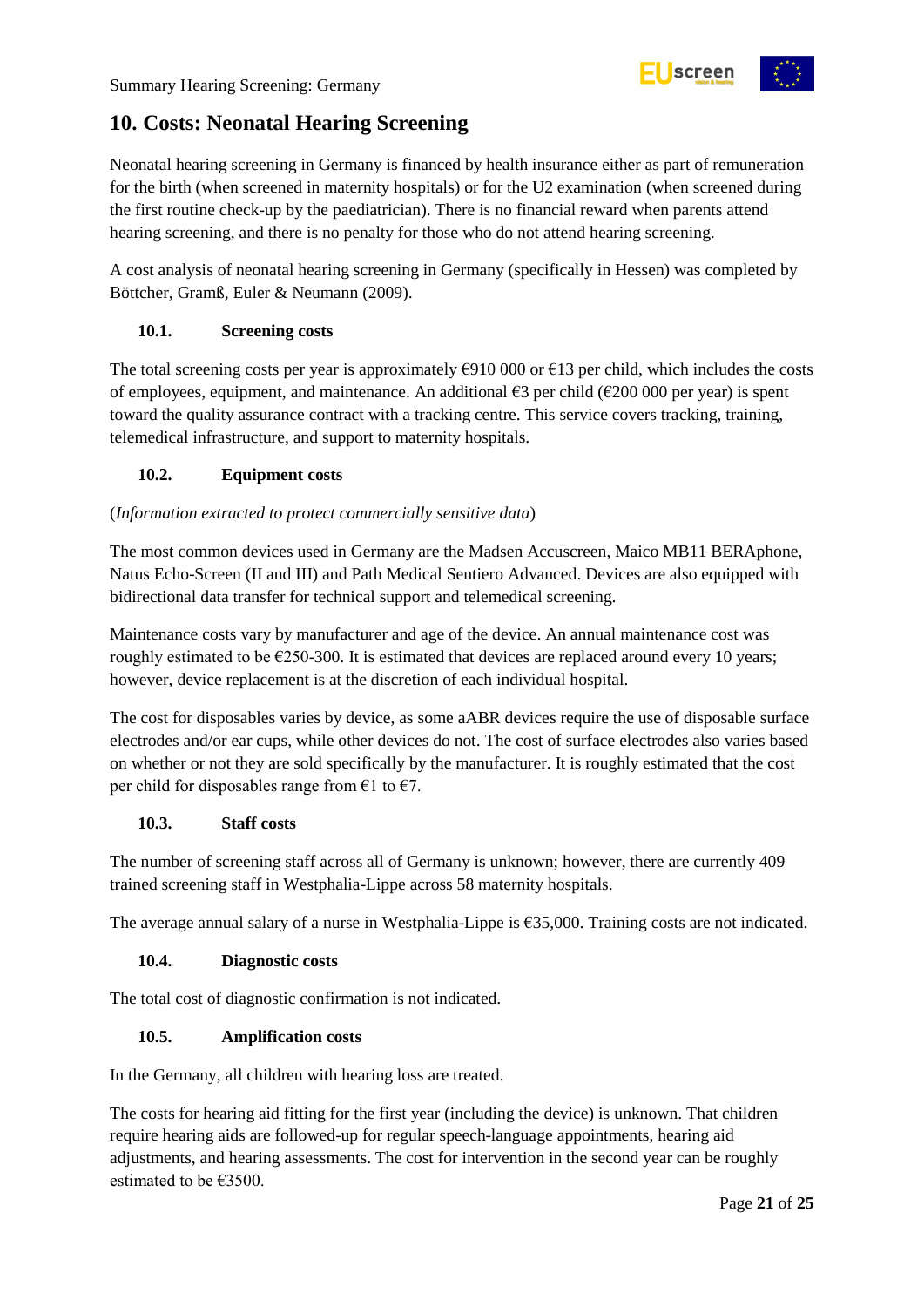

For cochlear implant surgery, costs are roughly  $E28,000$  for unilateral implantation, though there is some variation in basic cost per region. For habilitation, costs vary across CI centres in Germany. At one local CI centre, the costs for the first year of intervention are roughly estimated to be  $\epsilon$ 7500, which includes mapping technical settings and the hearing and speech (re)habilitation. After the first year, costs will depend on the hearing and speech development of the child and will vary across individuals. Speech-language appointments, CI mapping (adjustments), and hearing assessments are performed regularly.

#### <span id="page-21-0"></span>**10.6. Social costs**

In the region of Westfalia-Lippe, there are 2 primary schools and 1 secondary schools for deaf and hard of hearing. Information is not available on the number of children attending special schools; however, this value is roughly estimated to be less than 20% of hearing-impaired students due to the implementation of integration into mainstream schools.

In mainstream schools, extra support is provided to children with hearing impairment including technical assistance. This support is funded by health insurance. Extra staff support is available when needed and is funded by the social welfare institution.

The cost for a normal hearing student in a mainstream school is  $\epsilon$ 5300 per year in North Rhine-Westphalia (Statista, 2018); however, the cost for special support in mainstream schools or the cost for a hearing-impaired student in a specialized school is not known.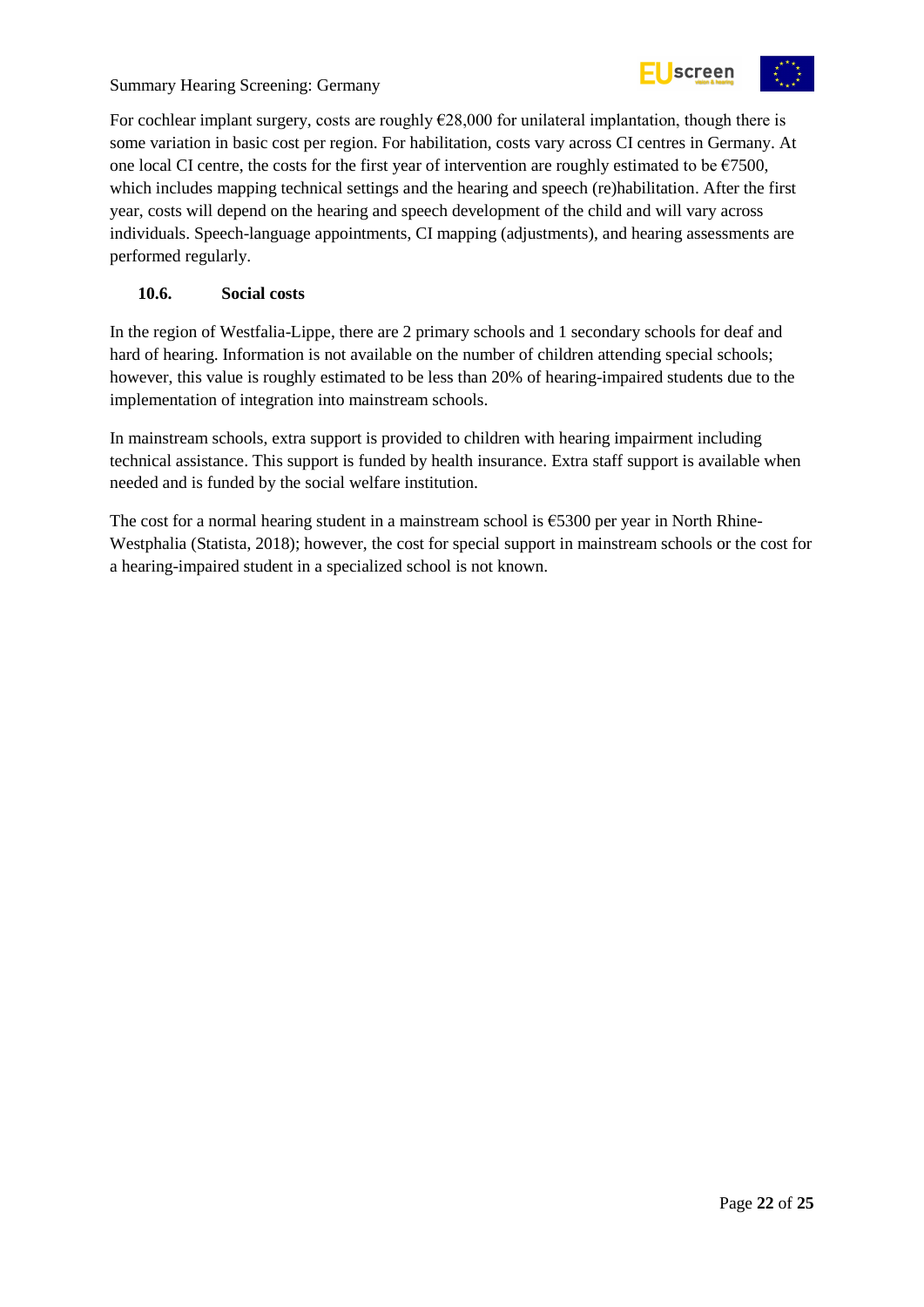

## <span id="page-22-0"></span>**11. Costs: Preschool Hearing Screening**

#### <span id="page-22-1"></span>**11.1. Screening costs**

Screening is integrated into the 8<sup>th</sup> routine childhood check-up (U8). Each check-up (including screening) costs €44.79 per child (Kassenärztliche Vereinigung Nordrhein, 2017).

#### <span id="page-22-2"></span>**11.2. Equipment costs**

The cost of screening audiometers is unknown, but is likely less than the cost of OAE-aABR screeners. Recalibration of audiometers is recommended annually (Lawrenz, 2017).

#### <span id="page-22-3"></span>**11.3. Staff costs**

The salary and costs for staff performing screening in the pediatrician's office is unknown.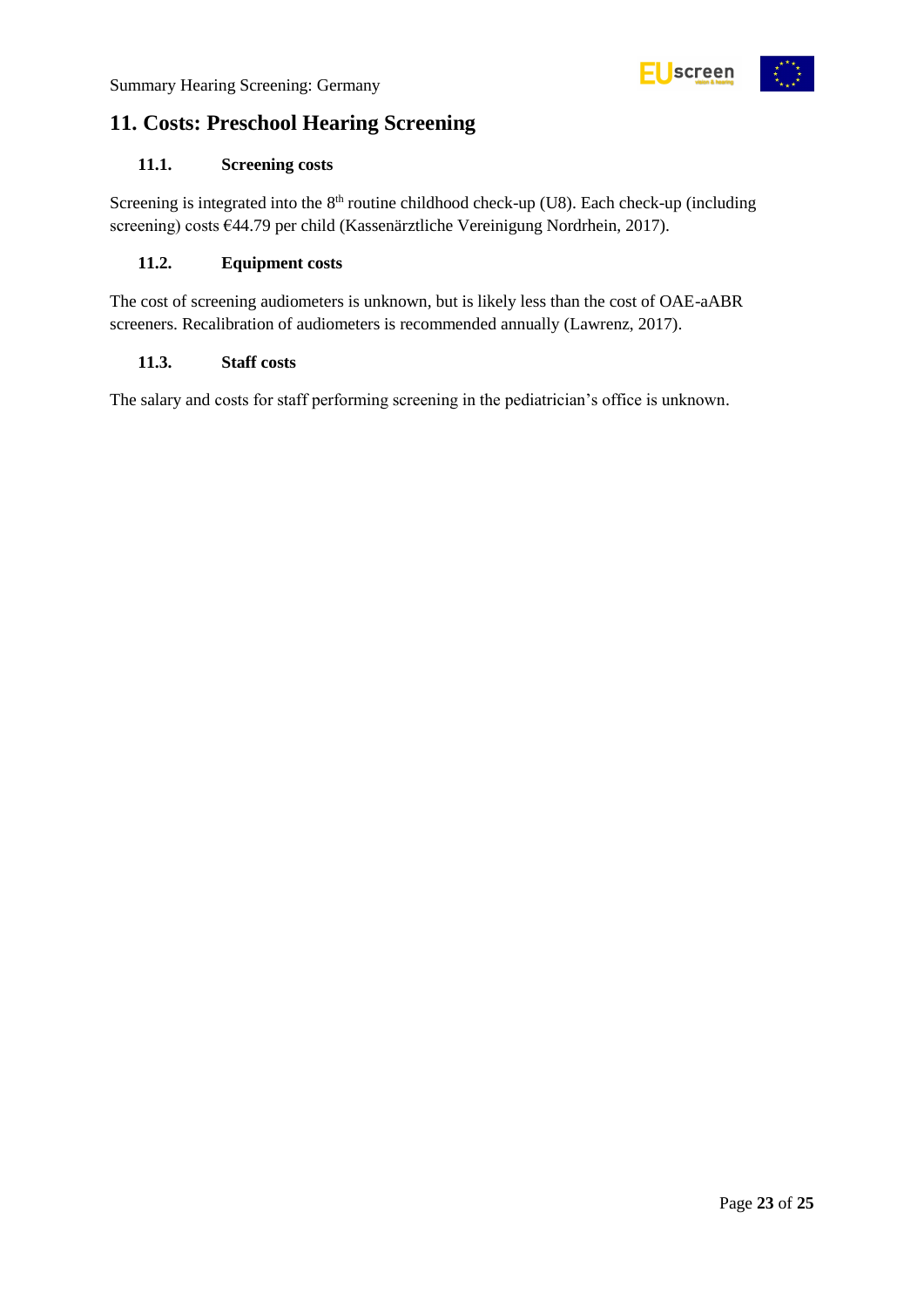

### <span id="page-23-0"></span>**12. References**

- Böttcher, P., Gramß, M., Euler, H. A., & Neuman, K. (2009). Kostenanalyse des universellen Neugeborenen-Hörscreenings für Kliniken am Beispiel Hessens. *HNO, 57*, 21-28.
- Deutschen Gesellschaft für Phoniatrie und Pädaudiologie. (2013). *Leitlinie: Periphere Hörstörungen im Kindesalter.* AWMF online: Das Portal der wissenschaftlichen Medizin.
- Die vom Gemeinsamen Bundesausschuss (G-BA). (2017). *Richtlinie Kinder-Richtlinie Stand: 18. Mai 2017 des Gemeinsamen Bundesausschusses über die Früherkennung von Krankheiten bei Kindern (Kinder-Richtlinie).* Bundesanzeiger AT.
- Kassenärztliche Vereinigung Nordrhein. (2017, 01 21). *Kinder-Früherkennung: Neue Vergütungsregelung zum 1. Januar bringt mehr Geld*. Retrieved from Vergütung Kinder-Früherkennung : https://www.kvno.de/60neues/2017/17\_02\_kinder\_frueherkennung/index.html
- Landesbetrieb Information und Technik North Rhine-Westphalia (IT.NRW). (2018). *Säuglingssterblichkeit*. Retrieved from STATISTIK UND IT-DIENSTLEISTUNGEN: https://www.it.nrw/saeuglingssterblichkeit-962
- Landschaftsverband Westfalen-Lippe (LWL). (2017). *Statistik Westfalen-Lippe*. Retrieved from https://www.statistik.lwl.org/de/
- Lawrenz, B. (2017, 02 20). *Kinder-Vorsorgeuntersuchungen - Neue Richtlinie 2017*. Retrieved from Allgemeinarzt-online: https://www.allgemeinarzt-online.de/1588246/a/neue-richtlinie-1808810
- Matulat, P., & Parfitt, R. (2018). The newborn hearing screening programme in Germany. *International Journal of Neonatal Screening, 4*(29), 1-12.
- Matulat, P., Fabian, S., Köhn, A., Spomann-Lagodziski, M., Lang-Roth, R., Rißmann, A., . . . Zehnhoff-Dinnesen, A. (2014). Quality of universal newborn hearing screening results. Multicenter analysis of data recorded between 2009 and 2012 in four German states. *HNO, 62*, 171-179.
- Matulat, P., Stroe, S., & am Zehnhoff-Dinnesen, A. (2014). Multizentrisches Online-Benchmarking im Neugeborenenhörscreening – ein Angebot . *31. Wissenschaftliche Jahrestagung der Deutschen Gesellschaft für Phoniatrie und Pädaudiologie (DGPP) zusammen mit dem 5. Pädakustiker-Symposium der Akademie für Hörgeräte-Akustik.* Düsseldorf: German Medical Science GMS Publishing House.
- Nennstiel-Ratzel, U., & Brockow, I. (2013). *Leitlinie: Periphere Hörstörungen im Kindesalter.* Herausgegeben von der Deutschen Gesellschaft für Phoniatrie und Pädaudiologie. AWMF online: Das Portal der wissenschaftlichen Medizin.
- Nennstiel-Ratzel, U., Brockow, I., Söhl, K., Zirngibl, A., Zehnhoff-Dinnesen, A., Matulat, P., . . . Rieger, A. (2017). *Endbericht zur Evaluation des Neugeborenen-Hörscreenings 2011/2012.* Gemeinsamen Bundesausschusses.